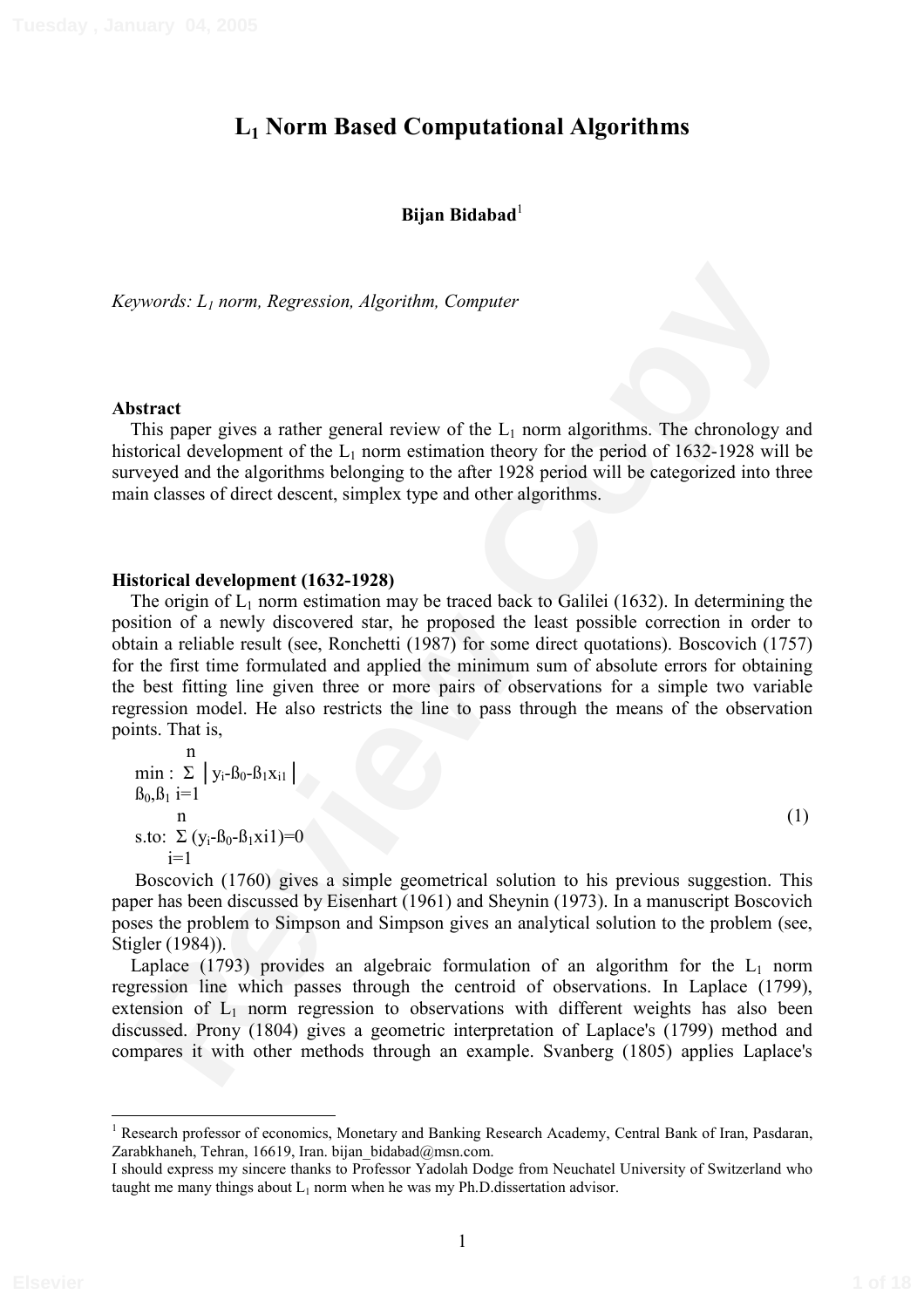method in determining a meridian arc and Von Lindenau (1806) uses this method in determination of the elliptic meridian.

Gauss (1809) suggests the minimization of sum of absolute errors without constraint. He concludes that this criterion necessarily sets m of the residuals equal to zero, where m is number of parameters and further, the solution obtained by this method is not changed if the value of dependent variable is increased or decreased without changing the sign of the residual. This conclusion, is recently discussed by Narula and Wellington (1985). He also noted that Boscovich or Laplace estimators which minimize the sum of absolute residuals with zero sum of residuals constraint, necessarily set m-1 of the residuals equal to zero (see, Stigler (1981), Farebrother (1987b)).

Mathieu (1816) used Laplace's method to compute the eccentricity of the earth. Van Beeck-Calkoen (1816) advocates the using of the least absolute values criterion in fitting curvilinear equation obtained by using powers of the independent variable.

Laplace (1818) adapted Boscovich's criterion again and gave an algebraic procedure (see, Farebrother (1987b)). Let  $\bar{x}_1$  and  $\bar{y}$  be the means of  $x_{i1}$  and  $y_i$  then,

$$
\beta_0 = \bar{y} - \beta_1 \bar{x}_1
$$
\n
$$
\text{value of } \beta_1 \text{ is found by}
$$
\n
$$
\tag{2}
$$

Value of  $\beta_1$  is found by,

min: 
$$
S = \sum_{i=1}^{n} |y_i - \beta_1 x_{i1} \rangle
$$
 (3)

where  $x_{i1}$ ~ and  $y_i$ ~ are deviations of  $x_{i1}$  and  $y_i$  from their means respectively. By rearranging the observations in descending order of  $y_i \sim x_i$  values, Laplace notes that S is infinite when  $B_1$  is infinite and decreases as  $B_1$  is reduced.  $B_1$  reaches the critical value  $y_t \sim /x_{t1} \sim$  when it again begins to increase. This critical value of  $\beta_1$  is determined when,

$$
\sum_{i=1}^{t-1} |x_{i1}^{\frown}| < \frac{1}{2} \sum_{i=1}^{n} |x_{i1}^{\frown}| \leq \sum_{i=1}^{t} |x_{i1}^{\frown}| \tag{4}
$$

This procedure to find  $B_1$  is called weighted median, and has been used in many other algorithms such as Rhodes (1930), Singleton (1940), Karst (1958), Bloomfield and Steiger (1980), Bidabad (1987a,b,88a,b,89a,b) later. Bidabad (1987a,88a,89a,b) derives the condition (4) via discrete differentiation method.

Fourier (1824) formulates least absolute residuals regression as what we would now call linear programming; that is minimization of a linear objective function subject to linear inequality constraints.

ided that Roscovich or Taplace estimators which minimize the sum of anslotte residuals<br>and the zro sum of residuals constraint, necessarily set m-1 of the residuals equal to zero (see,<br>gler (1981), Parchotther (1987b),<br>an Edgeworth (1883) presents a philosophical discussion on differences between minimizing mean square errors and mean absolute errors. Edgeworth (1887a,b) proposed a simple method for choosing the regression parameters. By fixing m-1 of the parameters, he used Laplace's procedure to determine the optimal value of the remaining parameter. Repeating this operation for a range of values for m-1 fixed parameters he obtained a set of results for each of m possible choices of the free parameters. Edgeworth drops the restriction of passing through the centroid of data. Turner (1887) discusses the problem of non unique solutions under the least absolute error criterion as a graphical variant of Edgeworth (1887a) as a possible drawback to the method. Edgeworth (1888) replies to Turner's criticism by proposing a second method for choosing the two parameters of least absolute error regression of a simple linear model which makes no use of the median loci of his first method. Edgeworth, in this paper, followed Turner's suggestion for graphical analysis of steps to reach the minimum solution.

Before referring to double median method of Edgeworth (1923), it should be noted that Bowley (1902) completes the Edgeworth's (1902) paper by a variant of double median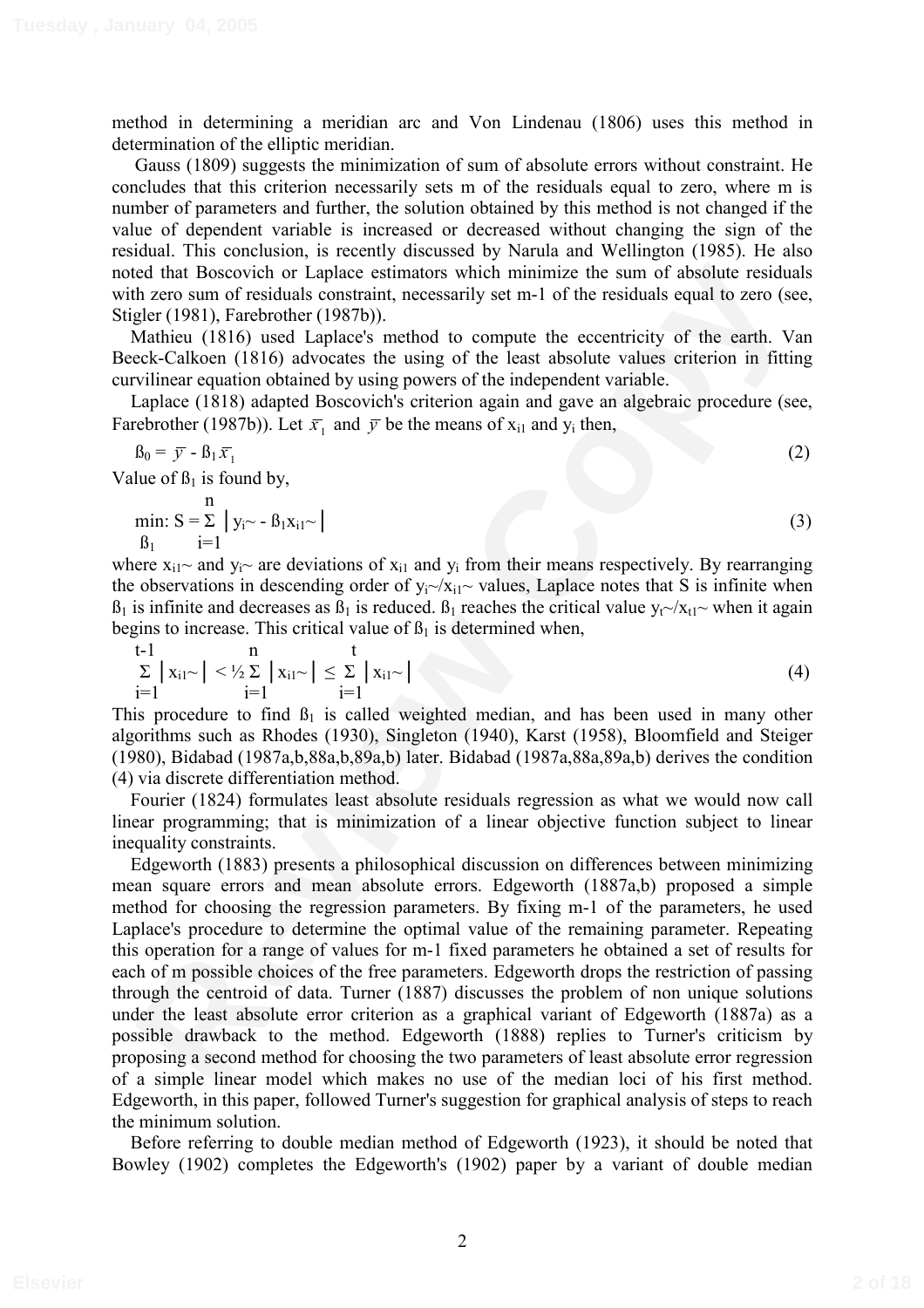method which presented after him by Edgeworth (1923). This variant ignores the weights attached to errors.

Edgeworth (1923) discussed the more general problem of estimating the simple linear regression parameters by minimizing the weighted sum of the absolute residuals. He restates the rationale for the method and illustrates its usage through several examples. He also considers the non unique solution problem. His contribution is called double median method.

Estienne (1926-28) proposes replacing the classical theory of errors of data based on least squares with what he calls a rational theory based on the least absolute residual procedure. Bowley (1928) summarizes the Edgeworth's contributions to mathematical statistics which includes his work on  $L_1$  norm regression. Dufton (1928) also gives a graphical method of fitting a regression line.

are swith what he calls a rational theory based on the least absolute residual procedure.<br>The same sying theory and the calls and the same singular statistics which<br>ing a regression line.<br>In a ratio and Latin are transmiss Farebrother (1987b) summarizes the important contributions to  $L_1$  norm regression for the period of 1793-1930. For more references see also Crocker (1969), Harter (1974a,b,75a,b,c,76), Dielman (1984). Up to 1928, all algorithms had been proposed for simple linear regression. Though some of them use algebraic propositions, are not so organized to handle multiple  $L_1$  norm regression problem. In the next section we will discuss the more elaborated computational methods for simple and multiple  $L_1$  norm regressions not in a chronological sense; because many digressions have been occurred. We may denote the period of after 1928 the time of modern algorithms in the subject of  $L_1$  norm regression.

## **Computational algorithms**

Although, a closed form of the solution of  $L_1$  norm regression has not been derived yet, many algorithms have been proposed to minimize its objective function (see, Cheney (1966), Chambers (1977), Dielman and Pfaffenberger (1982,84)). Generally, we can classify all  $L_1$ norm algorithms in three major categories as,

- i) Direct descent algorithms
- ii) Simplex type algorithms
- iii) Other algorithms

which will be discussed in the following sections sequentially.

## **Direct descent algorithms**

The essence of the algorithms which fall within this category is finding an steep path to descend down the polyhedron of the  $L_1$  norm regression objective function. Although the Laplace's method (explained herein before) is a special type of direct descent algorithms; origin of this procedure in the area of  $L_1$  norm can be traced back to the algorithms of Edgeworth which were explained in the previous section.

Rhodes (1930) found Edgeworth's graphical solution laborious, therefore, he suggested an alternative method for general linear model which may be summarized as follows (see, Farebrother (1987b)). Suppose, we have n equations with m<n unknown parameters. To find  $L_1$  norm solution of this overdetermined system of equations;

Step 1) Select m-1 equations arbitrarily.

- Step 2) Solve these equations for m-1 parameters.
- Step 3) Estimate the remaining  $m<sup>th</sup>$  parameter by the Laplace's method.
- Step 4) Recognize the resulting equation in step 3 and add it to the m-1 equations in step 1.

Step 5) If the set of m equations has recurred m times then stop; otherwise discard the oldest equation and go to step 2.

Rhodes (1930) explained his algorithm by an example and did not give any proof for convergence. Bruen (1938) reviews the  $L_1$  norm regression methods presented by earlier authors. He also compares  $L_1$ ,  $L_2$  and  $L_{\infty}$  norms regressions.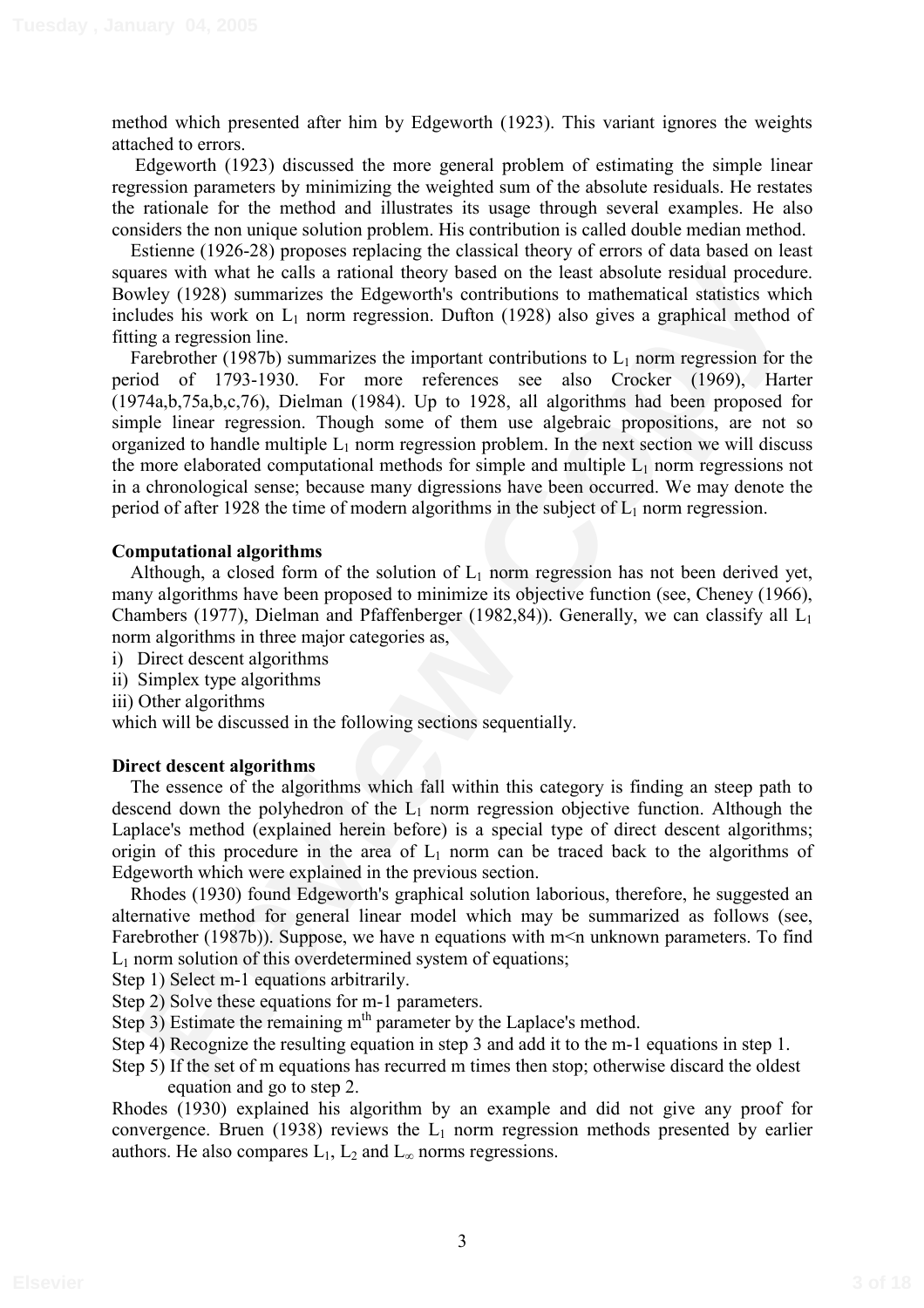Singleton (1940) applied Cauchy's steepest descent method (see, Panik (1976)) for the general linear  $L_1$  norm regression. In this paper a geometrical interpretation of gradient on  $L_1$ norm polyhedron and some theorems about existence and uniqueness of solution and convexity property all were given. Although the paper has not been clearly written, the following steps summarize his algorithm.

Step 1) Select a point  $\text{Bi}^{(0)}$ , j=1,...,m arbitrarily.

Step 2) Determine the gradient,

n

$$
g_j^{(0)} = \sum_{i=1}^{n} sgn(u_i \land \mid \beta_j^{(0)}, j=1,...,m)x_{ij}.
$$
  
Step 3) Compute,  $w_i^{(0)} = \sum x_{ij}g_j^{(0)}, z_i^{(0)} = y_i - \sum x_{ij}\beta_j^{(0)}.$   
 $j=1$ 

Step 4) Determine the value of t<sup>(0)</sup> as weighted median of  $\Sigma$  | w<sub>i</sub>t-z<sub>i</sub>| by Laplace's method.  $i=1$ 

The t value is the length of movement along direction of the gradient.

Step 5) Compute  $B_j^{(1)} = B_j^{(0)} + g_j^{(0)}t^{(0)}$ .

- Step 6) Test the optimality condition. Singleton gives a condition to stop, but it is not quite clear. In this step any other criterion relevant to  $L_1$  norm function may be displaced.
- Step 7) This step is not well defined by Singleton. In this phase he tries to choose the best gradient among usable gradients. Without this step algorithm is still operational, because, the steps are all standards of Cauchy steepest descent method and instead of choosing the best gradient we can proceed by going to step 2.

Bejar (1956,57) focuses on consideration of residuals rather than on the vector of parameters. He puts forth a procedure with the essence of Rhodes (1930). However, he is concerned with two and three parameter linear models.

 $g_1^{(0)} = \sum_{i=1}^n g_i m(x_i) \left[ B_i^{(0)} \frac{1}{j+1} \ldots m_i N_0 \right]$ <br>
pp 3) Compute,  $w_i^{(0)} = \sum_{i=1}^n g_i^{(0)}$ ,  $z_i^{(0)} = y_i - \sum_{i=1}^n g_i B_j^{(0)}$ .<br>
pp 4) Determine the value of t<sup>60</sup> as weighted median of  $\Sigma$  |  $w_i t \ll |$  by Laplace's method Karst (1958) gives an expository paper for one and two parameter regression models. In his paper, Karst without referring to previous literature actually reaches to the Laplace proposition to solve the one parameter restricted linear model and for the two parameter model, he proposed an algorithm similar to that of Rhodes (1930). His viewpoint is both geometrical and algebraic and no proof of convergence for his iterative method is offered. Sadovski (1974) uses a simple "bubble sort" procedure and implements Karst algorithm in Fortran. Sposito (1976) pointed out that the Sadovski's program may not converge in general. Sposito and Smith (1976) offered another algorithm to remove this problem. Farebrother (1987c) recodes Sadovski's implementation in Pascal language with some improvement such as applying "straight insert sort".

Usow (1967b) presents an algorithm for  $L_1$  norm approximation for discrete data and proves that it converges in a finite number of steps. A similar algorithm on  $L_1$  norm approximation for continuous data is given by Usow (1967a). Given the function f(**x**) defined on a finite subset  $X = \{x_1,...,x_n\}$  of an interval on the real line and also linearly independent continuous functions  $\Phi_1(\mathbf{x}),...,\Phi_m(\mathbf{x})$  where  $m \le n$ ; consider the "polynomial" m

 $L(\mathbf{B}, \mathbf{x}) = \sum B_i \Phi_i(\mathbf{x})$ . In Usow (1967b) the following function is to be minimized:

 $j=1$ 

$$
\min_{\mathbf{B}} S(\mathbf{B}) = \sum_{i=1}^{n} |L(\mathbf{B}, \mathbf{x}_i) - f(\mathbf{x}_i)| = \sum_{i=1}^{n} \sum_{j=1}^{m} \beta_j \Phi_j(\mathbf{x}_i) - f(\mathbf{x}_i) | \tag{5}
$$

where **ß** is vector of size m. The above form is general; if we let  $f(x_i) \equiv y_i$  and  $\Phi_i(x_i) \equiv x_i$  the function S becomes the standard linear regression objective function. Now let the set K be:

$$
K = \{(\mathbf{B}, d) \mid (\mathbf{B}, d) \in \mathbf{E}^{m+1}, S \le d\}
$$
\n
$$
(6)
$$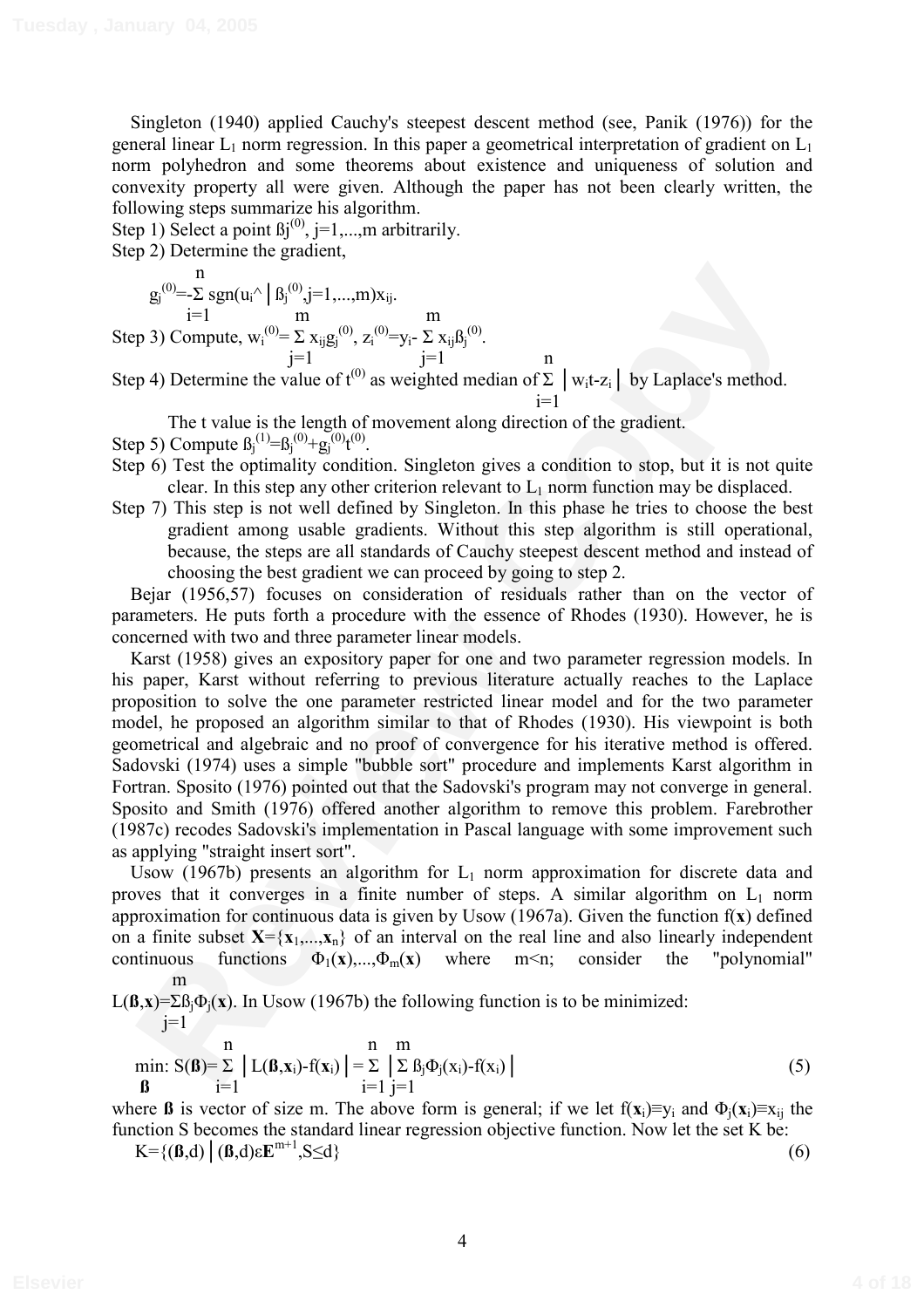Then K is a convex polytope, the vertices of which occur only when L(**ß**,**x**)-f(**x**) is zero at m or more points of **X**. The Usow's algorithm is to descend on K from vertex to vertex along connecting edges of the polytope in such a way that certain intermediate vertices are bypassed. This descent continues until the lowest vertex (**ß**\*,d\*) is reached. To clarify the algorithm assume that we are at the vertex  $(\mathbf{B}^k, \mathbf{d}^k)$  on K and the polynomial  $L(\mathbf{B}^k, \mathbf{x})$ interpolates m points of **X** denoted by  $U^k = \{u_1^k, ..., u_m^k\}$ . Thus,

$$
\lim_{i=1}^{m} \sum_{i=1}^{m} f(u_i^k) \pi_i(x) \tag{7}
$$

where,

$$
\mathbf{F}^{k} = (f(\mathbf{u}_{1}^{k}), ..., f(\mathbf{u}_{m}^{k}))
$$
  
\nm  
\n
$$
\pi_{i}(\mathbf{x}) = \sum a_{j}^{i} \Phi_{j}(\mathbf{x}) \qquad i = 1, ..., m
$$
\n(9)

The m coefficients  $a_{ji}$  are calculated as follows. Form the matrix  $(\Phi_j(\mathbf{u}_i^k))$  for i,j=1,...,m. Let  $\pi(x)$  and  $\Phi(x)$  be two mx1 vectors for any **x** $\epsilon X$  whose elements are  $\pi_i(x)$  and  $\Phi_i(x)$  for i=1,...,m respectively. Hence, we can derive,

 $\pi(\mathbf{x}) = [(\Phi_i(\mathbf{u}_i^k))^T]$  $-1\Phi(x)$  (10)  $a_j$ <sup>i</sup>'s are the elements of the i<sup>th</sup> row of the matrix  $[(\Phi_j(u_i^k))^T]-1$ , where the superscript T denotes transposition. Let  $e_i$  be a zero vector of size m where its  $i<sup>th</sup>$  element is equal to one. Then if for some  $\delta$ ,  $S(\mathbf{F}^k - \delta \mathbf{e}_i) \leq S(\mathbf{F}_k)$ , there is a T<sub>j</sub> such that Tj $\delta > 0$  and  $S(\mathbf{F}^k - T_j \mathbf{e}_i) \leq S(\mathbf{F}_k)$ . Also,

$$
S(F_k - T_j e_i) = \min_t \{S(F_k - t e_i)\}\tag{11}
$$

and  $((\mathbf{F}^k \text{-} T_j \mathbf{e}_i), S(\mathbf{F}^k \text{-} T_j \mathbf{e}_i))$  is a vertex. On the other hand, a point  $\mathbf{u}_i^k \in \mathbf{U}^k$  may be replaced by a point  $\mathbf{u}_i^{k+1} \in \{ \mathbf{X} \cdot \mathbf{U}^k \}$  such that the polynomial  $\mathbf{L}(\mathbf{B}^{k_i}, \mathbf{x})$  interpolating  $\mathbf{U}_i^{k} = {\mathbf{u}_1}^k, ..., \mathbf{u}_i^{k+1}, ..., \mathbf{u}_m^{k}$ and  $S(\mathbf{B}^{ki}) \leq S(\mathbf{B}^{ki})$ .  $S(\mathbf{B}^{ki})$  is the minimum of all norms obtained if  $\mathbf{u}_i^k$  were replaced by the different points of the set  $\{X - U^k\}$ , as indicated by the above relation.

In going from vertex  $(\mathbf{B}^k, S(\mathbf{B}^k))$  to  $(\mathbf{B}^{ki}, S(\mathbf{B}^{ki}))$ , one or more vertices on K might have been by-passed. The nearest vertex to  $(\mathbf{F}^k, \mathbf{S}(\mathbf{F}^k))$  and below it on the edge parallel to the i<sup>th</sup> parameter space coordinate axis, say the vertex  $((\mathbf{F}^k-t_i\mathbf{e}_i), S(\mathbf{F}^k-t_i\mathbf{e}_i))$ , is obtained from:

$$
|t_r| = \min_{S} \{ \frac{|L(F^k, x_s) - f(x_s)|}{|\pi_i(x_s)|} \} \qquad x_s \in \{ X - U^k \}
$$
\n(12)

The point  $x_r$  is characterized by,

 $\text{sgn}[L(\mathbf{F}^k, \mathbf{x}_1) - f(\mathbf{x}_1)] = \text{sgn}[L(\mathbf{F}^{ki}, \mathbf{x}_1) - f(\mathbf{x}_1)], \mathbf{x}_1 \in \{\mathbf{X} - \mathbf{U}^k\}$  $-{\bf x}_r$ } (13)

**F**( $P^k$ ,**y**)=  $E(\mathbf{u}_1^k)$ , $E(\mathbf{u}_2^k)$  (7)<br> **REV**<br> **REV** ( $P^k = f(\mathbf{u}_1^k)$ ,  $\mathbf{u}_2^k = \mathbf{u}_1^k \mathbf{u}_2^k$  ( $\mathbf{u}_2^k = \mathbf{u}_2^k \mathbf{u}_2^k$  ( $\mathbf{u}_3^k = \mathbf{u}_3^k \mathbf{u}_3^k$  ( $\mathbf{u}_4^k = \mathbf{u}_4^k \mathbf{u}_5^k$ ) (and **P**( $\$ Now, if there is not any  $\delta$  such that  $S(F^k - \delta e_i) \leq S(F^k)$ , then  $S(F^k)$  could not be reduced by moving on K along the edge parallel to the i<sup>th</sup> parameter space coordinate axis and  $\mathbf{u}_i^k$  should not be replaced by another point from the set  $\{X-U^k\}$ . This iteration is repeated m times, once for each point in  $U^k$  in succession. The whole cycle is then repeated a finite number of times until the solution (**ß**\*,d\*) is reached (see also, Abdelmalek (1974)).

Relation of this algorithm with simplex method has been discussed by Abdelmalek (1974). He shows that Usow's algorithm is completely equivalent to a dual simplex algorithm applied to a linear programming model with nonnegative bounded variables, and one iteration in the former is equivalent to one or more iterations in the latter. Bloomfield and Steiger (1980) devise an efficient algorithm based on the proposition of Usow explained above.

Sharpe (1971) by applying the  $L_1$  norm regression to portfolio and its rate of return, gives an algorithm for the two parameters linear regression model. He argues that for the simple model with the objective function,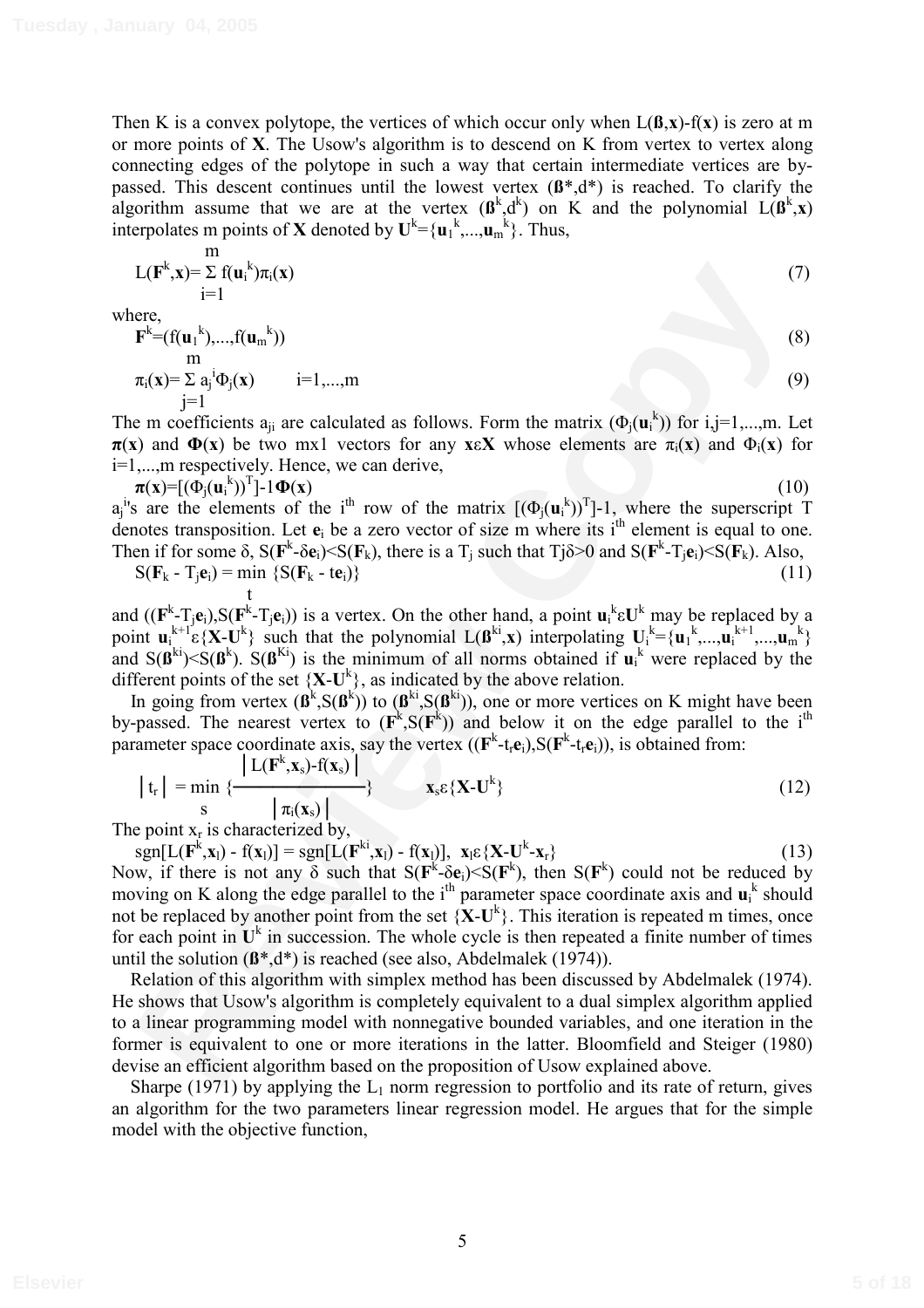$$
S = \sum_{i=1}^{n} |y_i - (\beta_0 + \beta_1 x_{i1})|
$$
 (14)

it must be possible to assign half of the points above and half below the regression line. With any given value of  $\mathfrak{B}_{1}$ , we can derive  $\mathfrak{B}_{0}$  as the median of  $\mathfrak{B}_{0i} = y_{i} - \mathfrak{B}_{1}^{0}x_{i1}$ . Now segregate the points, such that:

$$
S = \sum_{i_{above}}^{n_{above}} [y_i - (\beta_0 + \beta_1 x_{i1})] - \sum_{i_{below}} [y_i - (\beta_0 + \beta_1 x_{i1})]
$$
(15)

Rearranging the terms and note that  $n_{above}=n_{below}$  gives,  $S = k_1 + k_2 \beta_1$  (16)

where

S = 
$$
\sum [y_i - (\beta_0 + \beta_1 x_{i1})] - \sum [y_i - (\beta_0 + \beta_1 x_{i1})]
$$
 (15)  
\ni<sub>above</sub>  
\n**1**<sub>above</sub>  
\n**1**<sub>above</sub>  
\n**2**<sub>1</sub> +  $k_2\beta_1$  (16)  
\n**2**<sub>1</sub> -  $\sum y_i - \sum y_i$  (17)  
\n**2**<sub>above</sub>  
\n**1**<sub>above</sub>  
\n**1**<sub>above</sub>  
\n**1**<sub>above</sub>  
\n**1**<sub>above</sub>  
\n**1**<sub>above</sub>  
\n**1**<sub>above</sub>  
\n**1**<sub>above</sub>  
\n**1**<sub>above</sub>  
\n**1**<sub>above</sub>  
\n**1**<sub>above</sub>  
\n**1**<sub>above</sub>  
\n**1**<sub>above</sub>  
\n**1**<sub>above</sub>  
\n**1**<sub>above</sub>  
\n**1**<sub>above</sub>  
\n**1**<sub>above</sub>  
\n**1**<sub>above</sub>  
\n**1**<sub>above</sub>  
\n**1**<sub>above</sub>  
\n**1**<sub>above</sub>  
\n**1**<sub>above</sub>  
\n**1**<sub>above</sub>  
\n**1**<sub>above</sub>  
\n**1**<sub>above</sub>  
\n**1**<sub>above</sub>  
\n**1**<sub>above</sub>  
\n**1**<sub>above</sub>  
\n**1**<sub>above</sub>  
\n**1**<sub>above</sub>  
\n**1**<sub>above</sub>  
\n**1**<sub>above</sub>  
\n**1**<sub>above</sub>  
\n**1**<sub>above</sub>  
\n**1**<sub>above</sub>  
\n**1**<sub>above</sub>  
\n**1**<sub>above</sub>  
\n**1**<sub>above</sub>  
\n**1**<sub>above</sub>  
\n**1**

The overall solution strategy may now be formulated as follows. Any value of  $\beta_1$  may be chosen at the outset. By computing  $B_{0i}$ , segregate the points above and below the line. By using equations (16) through (18) the corresponding segment of the S and  $\beta_1$  relation is calculated. Sign of  $k_2$  indicates the appropriate direction for the next iteration. If  $k_2$  is positive, only smaller values of  $\beta_1$  need be considered. If  $k_2$  is negative, only larger values of  $B_1$  need be considered. If k<sub>2</sub> is zero, the initial value of  $B_1$  is a solution.

When a border line (median of  $\beta_{0i}$ ) and the direction of search is determined, the nearest intersection of the present border line with another should be found. The calculations can be reduced by comparing slopes  $(x<sub>i1</sub>$  values) to determine whether or not two lines intersect in the region of interest (thus avoiding needless division operations). The new values  $k_1$  and  $k_2$ must be computed. If this alteration causes  $k_2$  to change sign, the solution has been obtained and algorithm stops.

Rao and Srinivasan (1972) interpret Sharpe's procedure as the solution of parametric dual linear programming formulation of the problem. They give an alternate and about equally efficient procedure for solving the same problem. Brown (1980) gives a distinct but similar approach to those of Edgeworth (1923) and Sharpe (1971). He emphasizes on the median properties of the estimator. The similarity comes from graphical approach of the three authors. Kawara (1979) also develops a graphical method for the simple regression model.

Bartels and Conn and Sinclair (1978) apply the method of Conn (1976) to the  $L_1$  norm solution of overdetermined linear system. Their approach is minimization technique for piecewise differentiable functions. The algorithm may be reduced as follows. Step 0) Select an arbitrary point **ß**.

Step 1) i) Identify the index set,  $I = \{i_1,...,i_m\} = \{i \mid \mathbf{x}_i^T \mathbf{B} - y_i = 0\}$ . Let I<sup>th</sup> row of **X** be  $X_1 = [x_1, ..., x_i]$  where  $i_j \in I$  and the nullspace  $N = N(X_1^T) = {\delta | x_i \delta = 0, i \in I}$ .

Let the orthogonal projector onto  $N$  be denoted by  $P_N$ .

ii) Let I<sup>c</sup> be the complement of the set I. Compute the vector  $\mathbf{h} = \sum_{i} sgn(\mathbf{x}_i^T \mathbf{B} - y_i) \mathbf{x}_i$ . isI

iii) Compute  $p = P_N h$  that is the projection of -**h** onto the nullspace of  $X_I$ , as long as this projection is non zero. If  $p\neq 0$ , let  $q=h$  and go to step 2.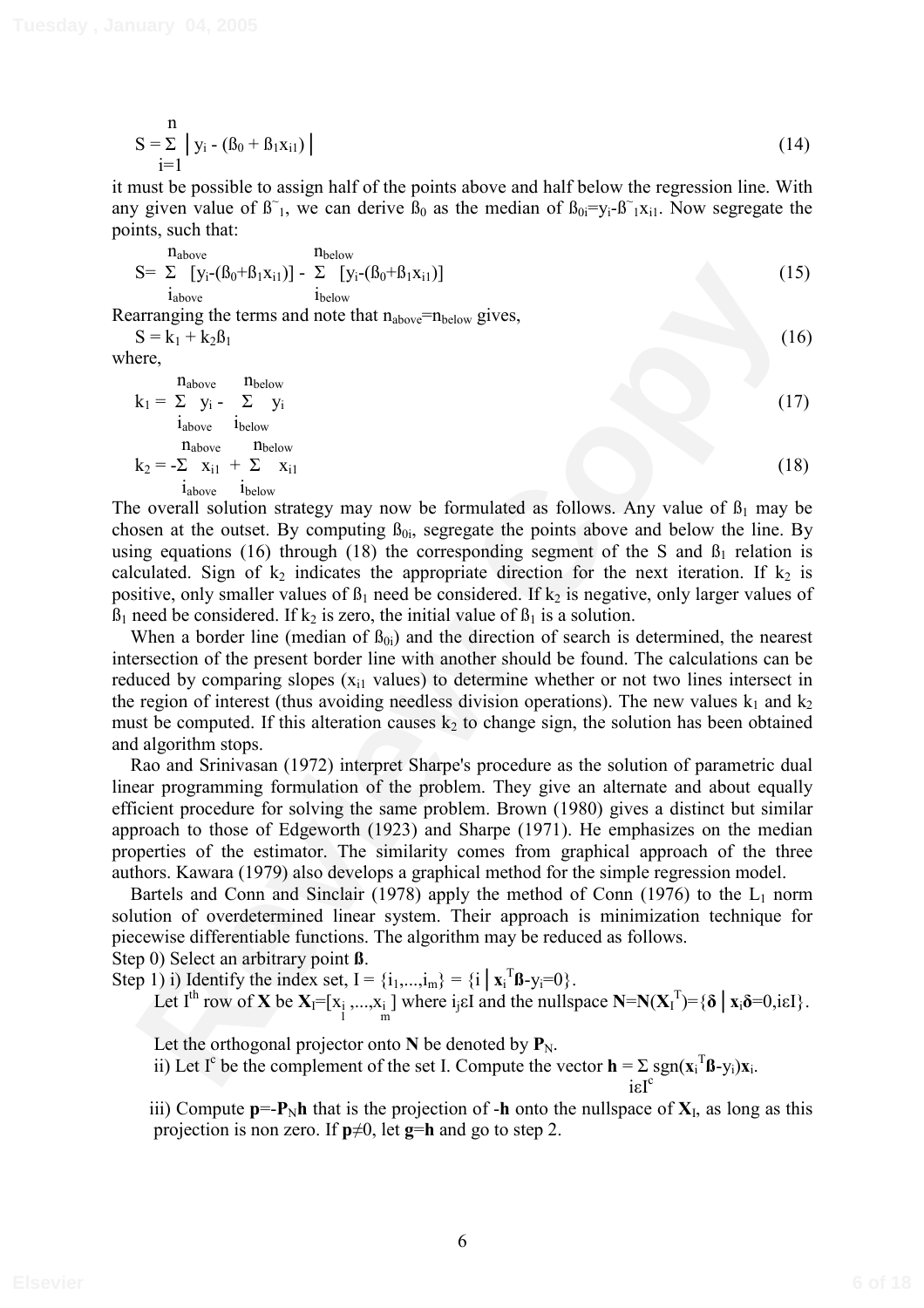m iv) compute **w** according to  $\mathbf{h} = \mathbf{X}_I \mathbf{w} = \Sigma \mathbf{w}_i \mathbf{x}_i$ , i.j.e. I.  $i=1$ 

v) if  $|\mathbf{w}|\leq1$  for all j=1,...,m stop. In this case **ß** is optimal.

vi) Find  $i_{i0}$ EI such that  $|wj0|>1$ .

vii) Change I to I- $\{i_{i0}\}$  and make corresponding changes to  $X_I$  and N. Compute  $\mathbf{p}$ =-sgn(w<sub>j0</sub>) $\mathbf{P}_N \mathbf{x}_i$  and let  $\mathbf{g}$ =**h**-sgn(w<sub>j0</sub>) $\mathbf{x}_i$  . jo

Step 2) Determine  $A = {\alpha_1 \mid \text{IG}^c, \alpha_1 = (\mathbf{x}_1^T \mathbf{B} - \mathbf{y}_1)/\mathbf{x}_1^T \mathbf{p}, \alpha_1 > 0}$  elements and order them such that  $0 \leq \alpha_1 \leq \alpha_1 \leq ... \leq \alpha_1$ . Let  $\tau=1$ .

Step 3) If  $p^T g \geq 2sgn(x_l \frac{T}{\tau} \mathbf{B} - y_l) p^T x_l$ , then go to step 5.

Step 4) Change **g** to **g**-2sgn(
$$
\mathbf{x}_1 \mathbf{B} - \mathbf{y}_1
$$
) $\mathbf{x}_1$  and  $\tau$  to  $\tau+1$  and go to step 3.

Step 5) Replace **ß** by  $\mathbf{B} + \alpha_1 \mathbf{p}$  and go to step 1.

This algorithm has also been modified for the case of degeneracy (see also, Bartels and Conn and Sinclair (1976)).

Bartels and Conn (1977) showed that how  $L_1$  norm, restricted  $L_1$  norm,  $L_{\infty}$  norm regressions and general linear programming can all be easily expressed as a piecewise linear minimization problem. Let **U** and **v** be of sizes pxm and px1 respectively. Consider the function:

 $\Phi(\mathbf{B}) = \mathbf{h}^{\mathrm{T}} \mathbf{B} + \Sigma_i \mid y_i - \mathbf{x}_i^{\mathrm{T}} \mathbf{B} \mid + \Sigma_j \max(0, v_j - \mathbf{u}_j^{\mathrm{T}})$ **ß**) (19) Where  $y_i - x_i^T B$  represents the i<sup>th</sup> element of the residual vector **y-XB** and  $v_j - u_j^T B$  represents the  $j<sup>th</sup>$  element of the residual vector **v**-**Uß**. To minimize  $\Phi$  with respect to **ß** the following steps should be taken.

Step 0) Start with arbitrary  $\mathbf{B}^{(k)}$ .

Step 1) Find  $\delta^{(k)}$  so that  $\Phi(\mathbf{B}^{(k)}+\Theta\delta^{(k)})\leq \Phi(\mathbf{B}^{(k)})$  for all  $\Theta>0$  small enough.

Step 2) Choose  $\Theta^{(k)} \ge 0$  to obtain the largest possible decrease in  $\Phi$ .

Step 3) Let  $\mathbf{B}^{(k+1)} = \mathbf{B}^{(k)} + \Theta^{(k)}\delta^{(k)}$ .

**P** 2) Determine  $A = \{a_1 | \text{LEF}, a = \{a_1 | \text{REF}, a = \{a_1 | \text{REF}, a = \{a_1 | \text{REF}, a = \{a_1 | \text{REF}, a = \{a_1 | \text{REF}, a = \{a_1 | \text{REF}, a = \{a_1 | \text{REF}, a = \{a_1 | \text{REF}, a = \{a_1 | \text{REF}, a = \{a_1 | \text{REF}, a = \{a_1 | \text{REF}, a = \{a_1 | \text{REF}, a = \{a_1 | \text{REF}, a = \{a_1$ When h=0 and the sum on j is vacuous in the  $\Phi(\mathbf{\beta})$  function (19), the resulting simplification of the above steps corresponds precisely to the algorithm proposed by Bartels and Conn and Sinclair (1978). Other related problems can be solved by modification of  $\Phi(\bf{B})$  by a quantity  $\mu$  to obtain a parameterized family of piecewise linear functions  $\Phi_{\mu}(\mathbf{\beta})$ , and take following steps to find the minimum solution.

Step 0) Set  $\mu$  > 0; select any  $\beta$ = $\beta$ <sup>(0)</sup>.

Step 1) Minimize  $\Phi_{\mu}(\mathbf{\beta})$  with respect to **ß** according to the above procedure.

Step 2) Stop if a prescribed terminating condition on B is met; otherwise set  $\mu = \mu/10$  and go to step 1.

The contribution of this paper is putting a wide class of problems in the mould of two algorithms mentioned above. The techniques are easily extended to the models with norm restrictions.

Bloomfield and Steiger (1980) proposed a descent method for the  $L_1$  norm multiple regression. Their algorithm is also explained in Bloomfield and Steiger (1983). In some steps this algorithm is related to that of Singleton (1940) and Usow (1967b). The basis of this method is to search for a set of m observations which locate on the optimal  $L_1$  norm regression. This set is found iteratively by successive improvement. In each iteration, one point from the current set is identified as a good prospect for deletion. This point is then replaced by the best alternative. The novel features of this method are in an efficient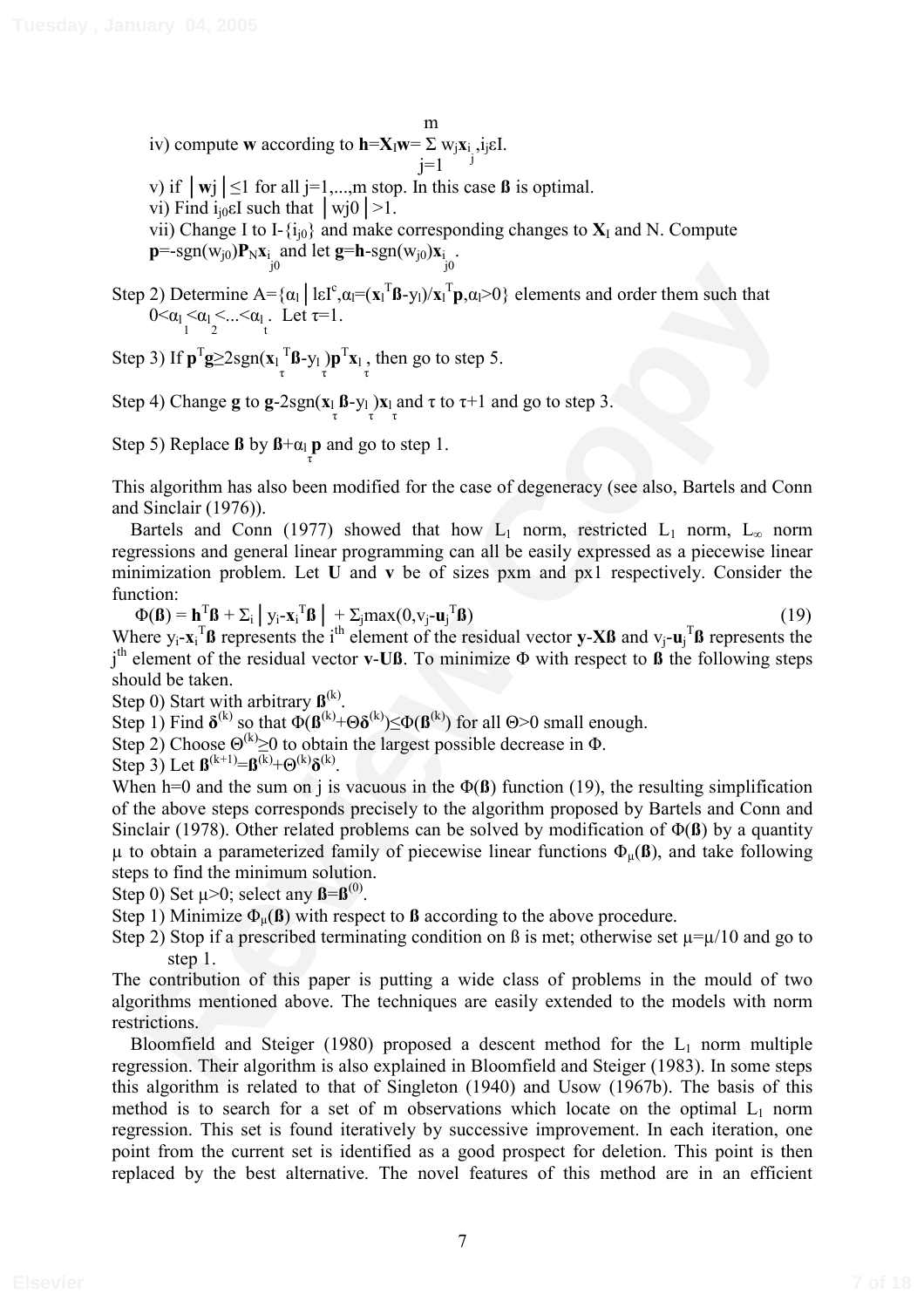procedure for finding the optimal replacement and a heuristic method for identifying the point to be deleted from the pivot.

Denote the  $\mathbf{x}_1^T$ ,..., $\mathbf{x}_m^T$  as rows of the independent variables design matrix which correspond to the current set of points  $1,...,m$ ; and  $\mathbf{x}_{m}^{T}$  for replacement. Set,

$$
y_i = \mathbf{x}_i^T \mathbf{B} \quad i=1,...,m-1
$$
  
Redefine **B** as,  

$$
\mathbf{B} = \mathbf{B}^0 + t\mathbf{\delta}
$$
 (21)

Where  $\beta^0$  is arbitrary member of the set and  $\delta$  vector obeys the following system,

 $\mathbf{x}_i^T \mathbf{\delta} = 0$  i=1,...,m-1 (22)

Given this set of points, optimum value of S may be found by minimizing the following expression with respect to the scalar t.

$$
\sum_{i=1}^{n} |y_i - x_i^T(\boldsymbol{\beta}^0 + t\boldsymbol{\delta})|
$$
 (23)

Rearranging the terms, leads to:

$$
\sum_{i=1}^{n} |wi| |ri - t|
$$
 (24)

where  $wi = x_i^T \delta$  and  $r_i = (y_i - x_i^T \delta^0) / (x_i^T \delta)$ . Value of t may be found by Laplace's weighted median method. Bloomfield and Steiger propose a weighted modification of partial quicksort procedure of Chamber (1971) to find the t value efficiently. The data point corresponding to weighted median replaces  $\mathbf{x}_k^T$ . By using the  $y_i$  from (20) and the additional m<sup>th</sup> equation, value of  $\mathbf{B}^0$  is computed. Vector  $\delta$  is determined up to scalar multiples of (22). The new set of parameters values are computed by (21). Now a point should be deleted. Bloomfield and Steiger do not give an assured way to identify this point. They propose a heuristic method based on gradients and use the following quantity:

$$
\rho = \frac{\begin{vmatrix} \sum w_i - \sum w_i \\ i:r_i < 0 \quad i:r_i > 0 \end{vmatrix} - \sum w_i}{\begin{vmatrix} \sum w_i \\ i:r_i < 0 \end{vmatrix}} \tag{25}
$$
\n
$$
\frac{\sum w_i}{i=1}
$$

Once  $\rho$  is calculated for each candidate point for deletion, and delete the point for which  $\rho$  is largest.

are  $\theta$ <sup>1</sup> is a mbittary member of the set and  $\theta$  vector obeys the following system,<br> **R**<sub>i</sub>  $\bar{\mathbf{s}} = 0$  i=1,...,m-1<br>
con this set of points, optimum value of S may be found by minimizing the following<br>
result in set To start the algorithm, any set of m rows of **X** may be chosen, with the appropriate  $\mathbf{B}^0$ . Add variables stepwise until a fit for  $\mathbf{B}^0$  and corresponding set of m points are derived. At each intermediate step, the fit involves k variables where  $0 \le k \le m$  and corresponding set of k data points with zero residuals. Improving the fit by entering a new variable, thus increasing k to  $k+1$ . At each stage, it is the measure  $\rho$  that determines whether we set up to a larger model or improve the current one without setting up. Suppose at the current stage we are dealing with k variables. If the value of  $\rho$  is largest at the variable p, which p is not in the set of k variables above, k is increased to  $k+1$  by entering the variable p and improving the fit with  $k+1$ variables. If p is in the current set of k variables and  $\rho$  is in largest value, corresponding point to p is deleted and replaced in a manner described before. In this paper relationship of this algorithm to linear programming is also discussed.

Seneta and Steiger (1984) proposed an algorithm for  $L_1$  norm solution of slightly overdetermined system of equations. Their proposition is based on the above algorithm of Bloomfield and Steiger. It is more efficient than the former if m is near n. Given  $(\mathbf{x}_i, \mathbf{y}_i) \in \mathbb{R}^{m+1}$ , i=1,...,n and k=n-m,  $\mathbf{X} = (\mathbf{x}_1,...,\mathbf{x}_n)^T$ , their algorithm may be described as follows: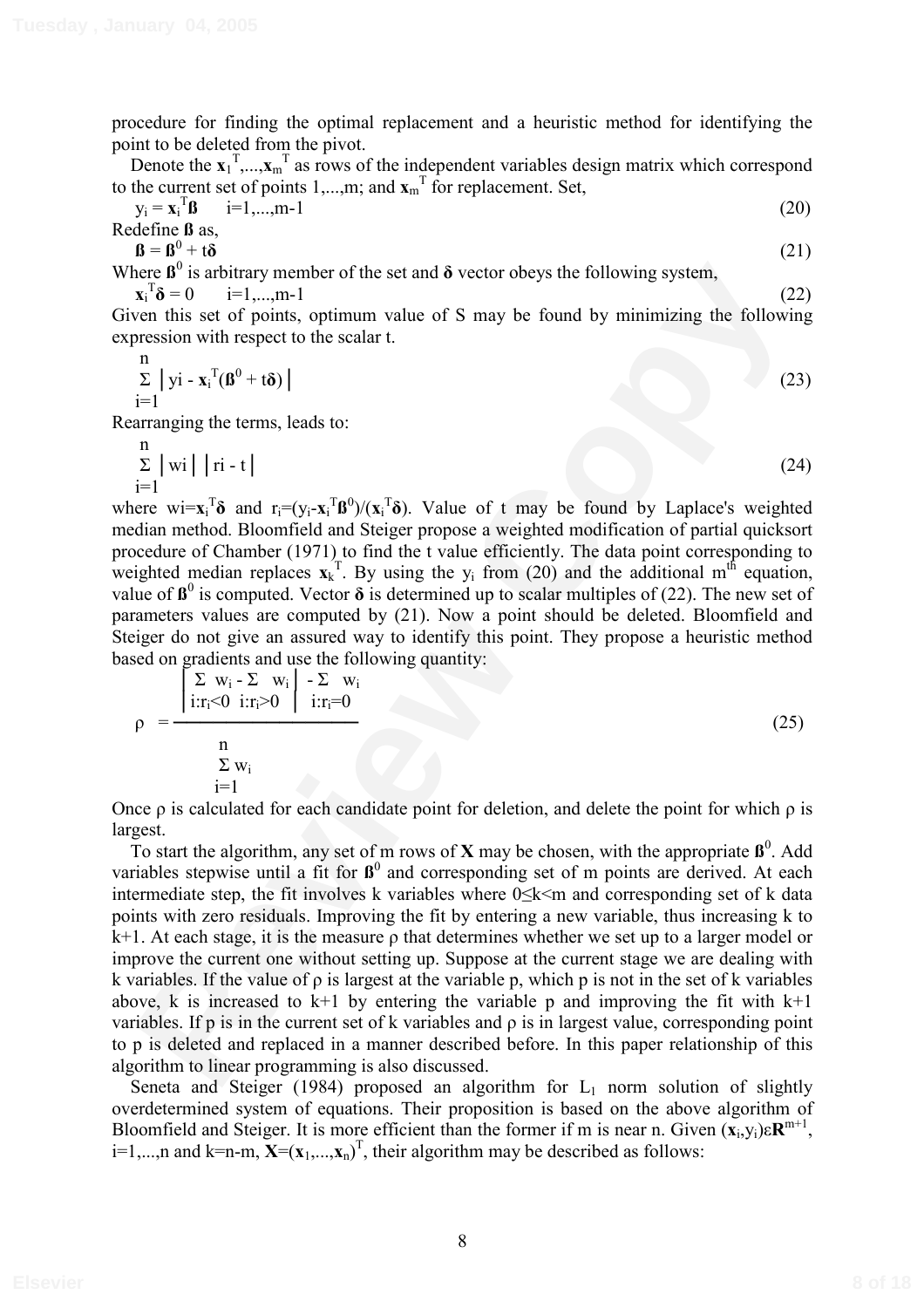Step 1) Renumber the rows of  $(X|y)$  such that  $X_N$  the bottom m rows of  $X$ , is invertible. Solve the k linear equations system  $X_N^T N = X_T^T$  for N, where  $X_T$  denotes the top k rows of **X**.

Step 2) Let  $D=(A|c)$  where  $A=(I|N)$  is of size kxn and  $c=Ay$ .

Step 3) Let  $\sigma = (1,...,k)$ ,  $\sigma^c = (k+1,...,n)$ .

Step 4) Set  $r_{\sigma}(i)$ =bi for i=1,...,k;  $r_{\sigma}(i)$ =0 for i=k+1,...,n.

Step 5) Let  $I = \{i \mid 1 \le i \le k, c_i = 0\}$ .

Step 6) Do loop for  $j=1$  to m:

Let  $v_i=D_{\text{pcc}(j)}$  for  $j=1,...,k$ . Let  $M=\{i \mid \text{sgn}(ci) \neq \text{sgn}(vi)\}$  and  $J=\{1,...,k\}\W\backslash I$ .  $\left|\sum_{M} \left|v_{i}\right| - \sum_{J} \left|v_{i}\right|\right| - 1 - \sum_{I} \left|v_{i}\right|$ Let  $\beta$ i =  $-$ 

$$
\frac{k}{1\text{+}\sum\limits_{i=1}^{k}\mid v_i\mid}
$$

End loop.

Step 7) Set  $S = \{1,...,m\}$ .

Step 8) Choose  $\beta_q$  as max  $\{\beta_i\}$ .

Step 9) If  $\beta_q > 0$  go to step 11.

k

Step 10) If  $\Pi$  r<sub> $\sigma(i)$ </sub>=0, the problem is degenerate; and stop.

i=1 m  
Otherwise, solve, 
$$
y_{\sigma c(i)} = \sum_{j=1}^{m} x_{\sigma c(i)j} \Theta_j
$$
 for  $\Theta$ , stop.

Step 11) Let  $v_i=D_{i,\sigma c(q)}$  for  $i=1,...,k$ .

Step 12) Compute t^=weighted median of  $c_1/v_1,...,c_k/v_k,0$  with weights  $|v_1|,...,|v_k|,1$ .

Step 13) If t^=c<sub>p</sub>/v<sub>p</sub> $\neq$ 0 go to step 16.

Step 14) Let  $S=S\{q\}$ ; if  $S=Ø$  go to step 10.

Step 15) Go to step 8.

Step 16) Divide row p of **D** by  $D_{p\sigma c(q)}$ .

Step 17) For  $i\neq p$  in **D**, let (row i)=(row i)-(row  $p$ )\*D<sub>ioc(q)</sub>.

Step 18) Commute for pair  $\sigma(p)$  and  $\sigma^c(q)$ .

Step 19) Let  $r_{\sigma(i)}=b_i$  for i=1,...,k; and set  $r_{\sigma(c)}=0$ .

Step 20) Go to step 5.

Seneta (1983) reviews the iterative use of weighted median to estimate the parameters vector in the classical linear model when the fitting criterion is  $L_1$  norm and also Cauchy criterion.

**Po** (b) Do loop for j=1 to m:<br>
Let  $v_j = D_{00}$  for j=1 to mix Let M=  $\{i\}$  sgn(ci)/sgn(vi)) and J={1,...,k} W·I.<br>
Let  $B_j = \frac{|\sum_{i} v_i| \sum_{j} v_j|}{|\sum_{i} v_i|} = \frac{|\sum_{i} v_i| \sum_{j} v_j|}{|\sum_{i} v_i|}$ <br>
Fig. 10.000.<br>
Fig. 10.000 Eq. since Wesolowsky (1981) presents an algorithm for multiple  $L_1$  norm regression based on the notion of edge descent along the polyhedron of the objective function. This algorithm is closely related to those of Rhodes (1930) and Bartels and Conn and Sinclair (1978) which explained before. Consider the multiple linear regression as before. Select a set of m points  $(x_i^1, ..., x_j^N, y_j^I)$ . The following system of equations can be solved for a unique set of coefficients.

$$
y_j^I - \sum_{h=1}^{m} B_h x_{jh}^I = 0, \quad j=1,...,m
$$
 (26)

An edge is formed of any subset J consisting of m-1 equations. To minimize along an edge, set: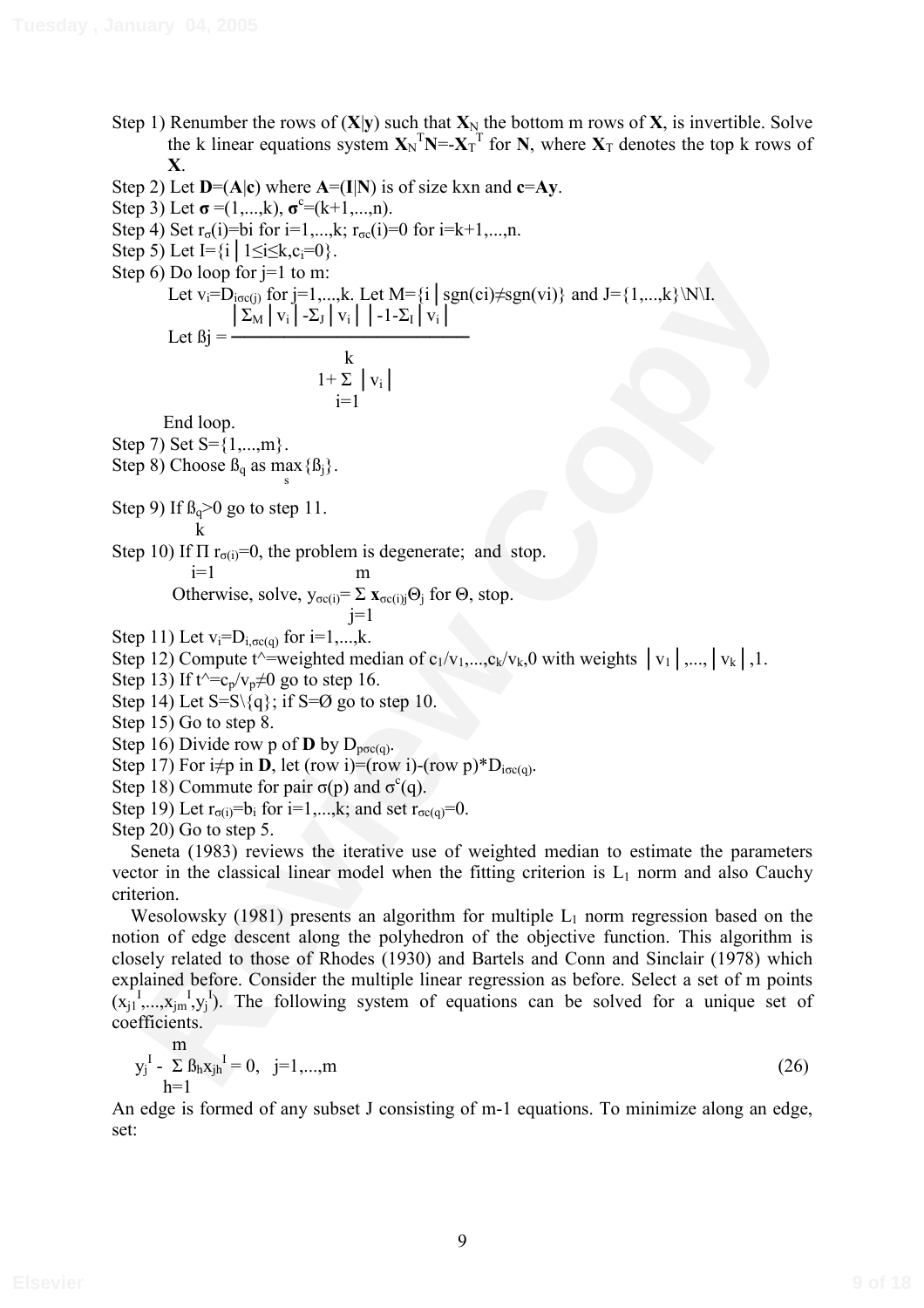$$
\mathbf{Y}_{I} = \begin{bmatrix} Y_{1}^{I} \\ \vdots \\ Y_{m}^{I} \end{bmatrix}, \mathbf{X}_{I} = \begin{bmatrix} x_{11}^{I} & \cdots & x_{1m}^{I} \\ \vdots & \ddots & \vdots \\ x_{m1}^{I} & \cdots & x_{mm}^{I} \end{bmatrix}, \mathbf{Y}_{J} = \begin{bmatrix} Y_{1}^{J} \\ \vdots \\ Y_{m-1}^{J} \end{bmatrix}, \mathbf{X}_{J} = \begin{bmatrix} x_{11}^{J} & \cdots & x_{1m}^{J} \\ \vdots & \ddots & \vdots \\ x_{m-1,1}^{J} & \cdots & x_{m-1,m}^{J} \end{bmatrix}
$$
(27)

Let  $\mathbf{B}_p$  be formed from **ß** by deleting  $\mathbf{B}_p$  and let  $\mathbf{x}_p$  be the p<sup>th</sup> column in  $\mathbf{X}_J$  and let  $\mathbf{X}_{pJ}$  be formed by removing  $\mathbf{x}_p$  from  $\mathbf{X}_j$ . Then for a given  $\mathbf{B}_p$  it can be shown that,

$$
\mathbf{B}_{\mathbf{p}} = \mathbf{X}_{\mathbf{p} \mathbf{J}}^{-1} \mathbf{Y}_{\mathbf{J}} - \mathbf{B}_{\mathbf{p}} \mathbf{X}_{\mathbf{p} \mathbf{J}}^{-1} \mathbf{x}_{\mathbf{p}}
$$
(28)

Let the elements of  $\mathbf{B}_p$  be

$$
\beta_q = r_q - s_q \beta_p \quad \text{for } q \neq m \tag{29}
$$

Substitution in the  $L_1$  norm objective function gives,

$$
\min_{\beta_1} \left| \sum_{i=1}^n \left| x_{ip} - \sum_{q \neq p}^m s_q x_{iq} \right| \frac{y_i - \sum_{q \neq p}^m r_q x_{iq}}{x_{ip} - \sum_{q=2}^m s_q x_{iq}} - \beta_1 \right|
$$
\n(30)

Now the following steps should be taken.

- Step 1) Set k=1, l=0, choose initial values for  $\beta_1,...,\beta_m$ . Least squares values are one possibility. Let  $I^{(1)} = \{j_1^{(1)},...,j_m^{(1)}\}$  be a set of m data points chosen in sequence as follows. The point with the smallest squared residual is chosen each time subject to the condition that  $\mathbf{X}_{I}^{(1)}$  is nonsingular. Find  $\mathbf{B}_{q}^{(1)}$  for  $q=1,...,m$ , by solving  $\mathbf{Y}_{I}^{(1)}=\mathbf{X}_{I}^{(1)}\mathbf{B}$ . Set  $I^{(k)}=(j_1^{(k)},...,j_m^{(k)})$ ;  $J=(j_2^{(k)},...,j_m^{(k)})$ .
- Step 2) Set k=k+1. Obtain  $\beta_p$  for the smallest p from (30) by using the weighted median procedure. Set  $\beta_p^{\kappa} = \beta_p$  and let i be the index which defines the lower weighted median  $\beta_n$  in (30) for the lowest possible p.
- Step 3) a) If  $\beta_p^{(k)} \beta_p^{(k-1)} = 0$  and if 1>m, go to step 4. Otherwise, set  $I = (j_2^{(k-1)},...,j_m^{(k-1)},i)$  and  $l=l+1$ ,  $\beta_q^{(k)} = \beta_q^{(k-1)}$  for all q and go to step 2.
- b) If  $\beta_p^{(k)} \beta_p^{(k-1)} \neq 0$ , set l=0. Calculate  $\beta_q^{(k)}$  for  $q \neq p$  from (29). Set I<sup>(k)</sup>=(j<sub>2</sub>(k-1),...,j<sub>m</sub>(k-1),i) and go to step 2.

Step 4) Calculate  $B_q^{(k)}$  for  $q \neq p$  from (29); set  $\mathbf{B}^* = \mathbf{B}^{(k)}$  and stop.

In this paper Wesolowsky also discusses the problem of multicolinearity and gives an appropriate solution.

**R<sub>p</sub>** =  $X_{y1}^{-1}Y_{1} = \hat{\theta}(X_{y1}^{-1}X_{y1}^{-1})$ <br>
the clements of **B**<sub>n</sub> be  $\theta$  =  $\theta$ ,  $\theta$  =  $\theta$  =  $\theta$  =  $\theta$  =  $\theta$  =  $\theta$  =  $\theta$  =  $\theta$  =  $\theta$  =  $\theta$  =  $\theta$  =  $\theta$  =  $\theta$  =  $\theta$  =  $\theta$  =  $\theta$  =  $\theta$  =  $\theta$  =  $\theta$  =  $\$ Josvanger and Sposito (1983) modify Wesolowsky's algorithm for the two parameter simple linear regression model. The modification is an alternative way to order observations instead of sorting all of them to find the necessary weighted median value. Suppose the problem has been reduced to a weighted median problem. They place smaller values of factors to be sorted with corresponding weights below  $\beta_1^{(k-1)}$  and larger or equal values above it, then recheck the inequalities (4) of weighted median. If the inequalities do not satisfy then an appropriate adjustment is made. In particular, if the right hand side is overly weighted, then the weight corresponding to the smallest sorting factor is transferred to the left hand side, and the check is made again. A computer program for this algorithm is also given by the authors.

"Generalized gradient" method introduced by Clarke (see, Clarke (1983)) is a general procedure for nonsmooth optimization functions and problems (see, Osborne and Pruess and Womersley (1986)). A subclass of this method is called "reduced gradient" explained by Osborne (1985) is a general algorithm which contains linear programming, piecewise linear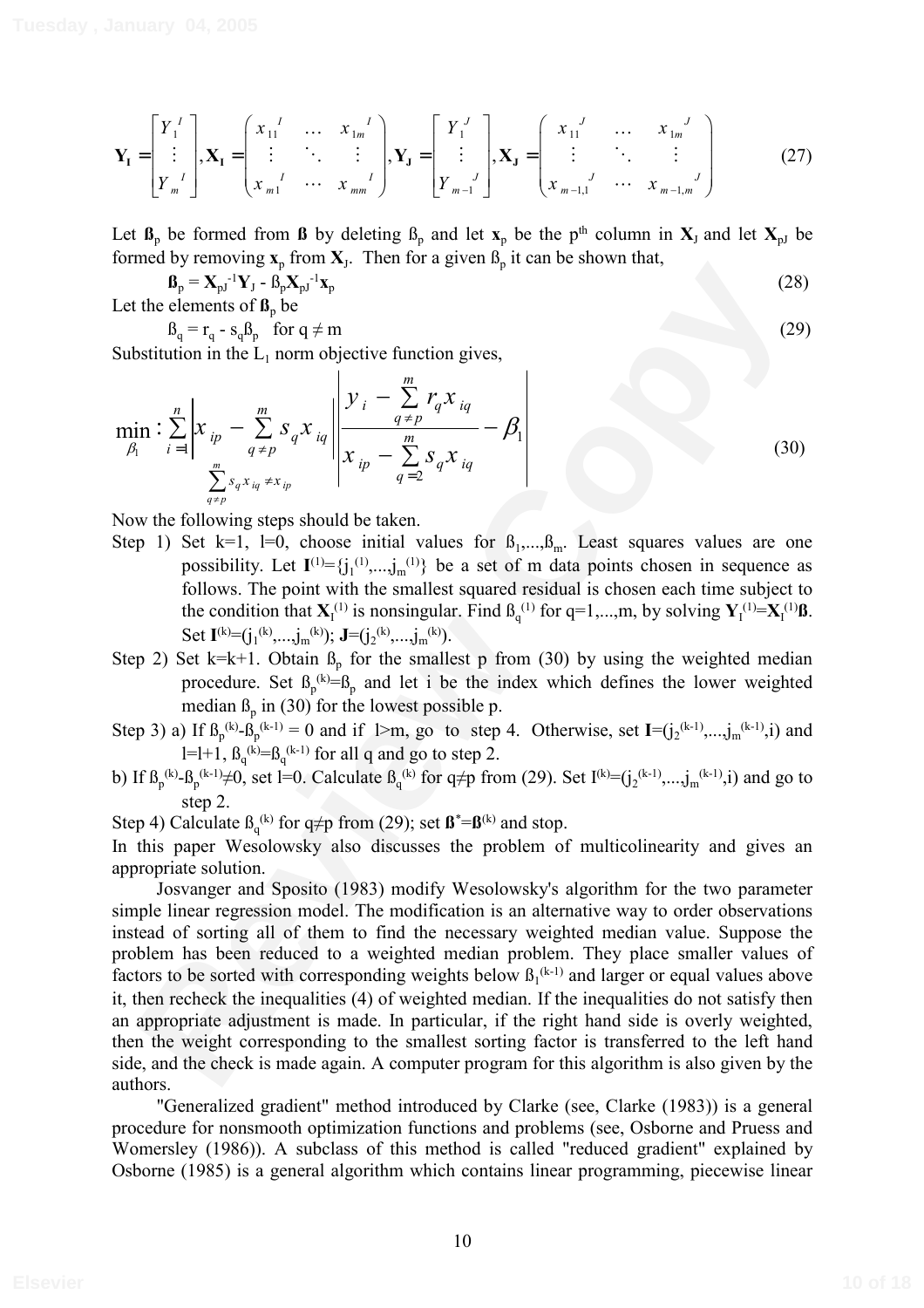optimization problems and polyhedral convex function optimization algorithms inside. The reduced gradient algorithm is a special case of descent method which possesses two important characteristics. Identify direction and taking a step in this direction to reduce the function value (see also, Anderson and Osborne (1976), Osborne and Watson (1985) Osborne (1985,87)). The algorithms of Bartels and Conn and Sinclair (1978), Armstrong and Frome and Kung (1979), Bloomfield and Steiger (1980) are all special cases of reduced gradient method.

Imai and Kato and Yamamoto (1987) present a linear time algorithm for computing the two parameter  $L_1$  norm linear regression by applying the pruning technique. Since the optimal solution in the  $\beta_0x\beta_1$  plane lies at the intersection of data lines, so, at each step a set of data lines which does not determine the optimum solution are discarded. In this paper algebraic explanation of the problem is also offered.

Imaja of Kato and Vamamoto (1987) present a linear time algorithm for computing the<br>sing and state and solution in the  $I_A$ , norm linear regression by applying the puning technique. Since the firm<br>imal solution in the  $I_A$ Pilibossian (1987) also gives an algorithm similar to Karst (1958) for the simple two parameter linear  $L_1$  norm regression. Bidabad (1987a,b,88a,b) proposed descent methods for the simple and multiple  $L_1$  norm regressions. These algorithms with many improvements will be discussed by Bidabad (1989a,b). Bidabad (1989a,b) introduces four descent algorithms which two of them are for simple and two others are for multiple regression models.His first algorithm is crude and tries to check many points to find optimal solution. Second algorithm is more efficient. Algorithm three is a partial descent procedure for general linear model. Algorithm four is a full descent method which has many proved properties. He also proves the convergence of all above four algorithms.

## **Simplex type algorithms**

The essence of linear programming in solving  $L_1$  norm problem may be found in the work of Edgeworth (1888). Harris (1950) suggested that the  $L_1$  norm estimation problem is connected with linear programming. Charnes and Cooper and Ferguson (1955) formulated the problem as linear programming model. This article is the first known to use linear programming for this case. Adaptation of linear programming to  $L<sub>1</sub>$  norm estimation problem is shown below:

$$
\min_{\mathbf{B}} \mathbf{1}_{n}^{\mathrm{T}}(\mathbf{w}+\mathbf{v})
$$
\n
$$
\text{s.to: }\mathbf{X}\mathbf{B}+\mathbf{I}_{n}(\mathbf{w}-\mathbf{v})=\mathbf{y}
$$
\n
$$
\mathbf{w},\mathbf{v}\geq 0
$$
\n(31)

**ß** unrestricted in sign

where  $\mathbf{1}_n$  is a vector of size nx1 of 1's and  $\mathbf{I}_n$  is a n<sup>th</sup> order identity matrix. The vectors **v** and **w** are of size nx1 and their elements may be interpreted as vertical deviations above and below the fitted regression hyperplane respectively. This problem has n equality constraints in m+2n variables. When n is large, this formulation generally requires a large amount of storage and computation time.

Wagner (1959) shows that the formulation of the  $L_1$  norm regression may be reduced to m equality constraints linear programming problem. Thus, this dual formulation reduces n equations of primal form to m equations of dual form and considerably reduces the storage and computation time.

Fisher (1961) reviews the formulation of the  $L_1$  norm estimation in relation with primal form of linear programming. Barrodale and Young (1966) developed a modified simplex algorithm for determining the best fitting function to a set of discrete data under the  $L_1$  norm criterion. The method is given as Algol codes (for critics see, McCormick and Sposito (1975)). Davies (1967) demonstrates the use of the  $L_1$  norm regression estimates. Rabinowitz (1968) also discusses the application of linear programming in this field. Crocker (1969)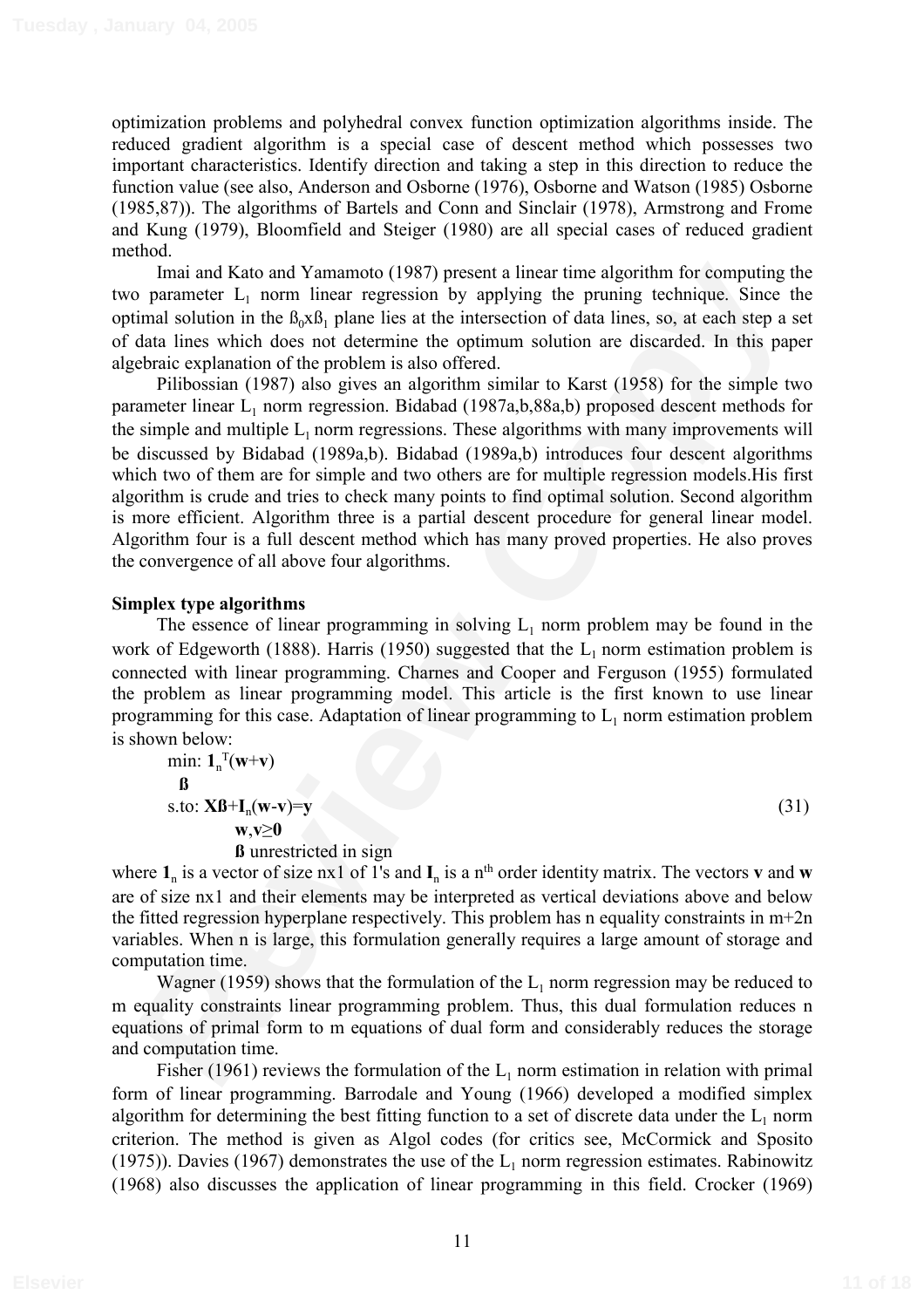cautions against using the  $L_1$  norm criterion merely to restrain unwanted negative coefficient estimates which occur in least squares regression. Multicolinearity is one of the cases which causes this result. Robers and Ben-Israel (1969) by using interval linear programming, proposed an algorithm to solve the  $L_1$  norm estimation problem. Rabinowitz (1970), Shanno and Weil (1970) discuss some connections between linear programming and approximation problem. Barrodale (1970) summarizes the linear and nonlinear  $L_1$  norm curve fitting on both continuous and discrete data. Spyropoulos and Kiountouzis and Young (1973) suggest two algorithms for fitting general functions and particularly fast algorithm with minimum storage requirements for fitting polynomials based on the algebraic properties of linear programming formulation. Robers and Robers (1973) have supplied a special version of the general method of Robers and Ben-Israel (1969) which is designed specifically for the  $L_1$  norm problem. A related Fortran code is also provided.

Barrodale and Roberts (1973) present a modification of simplex method which needs smaller amount of storage and by skipping over simplex vertices is more efficient than usual simplex procedure. Define the vector **ß** as a difference of two nonnegative vectors **c** and **d**, their formulation can be stated as follows,

min:  $\mathbf{1}_n^T(\mathbf{w}+\mathbf{v})$ **c**,**d** s.to:  $X(c-d)+I_n(w-v)=y$  (32)

## **w**,**v**,**c**,**d**>**0**

notthen for fitting polynomials based on the dependent of the H<sub>3</sub> conget of the state of the state of the dependent functions and particularly fast algorithm with minimum storage multaion. Robers and Robers (1975) have su Because of the relationships among variables, computation can be performed by using only  $(n+2)x(m+2)$  amount of array storage, including labels for the basic and non-basic vectors. An initial basis is given by **w** if all  $y_i$  are nonnegative. If a  $y_i$  is negative, sign of the corresponding row is changed and the unit column from the corresponding element of **v** is taken as part of the basis. The algorithm is implemented in two stages. First stage restricts the choice of pivotal column during the first m iterations to the vectors elements  $c_i$  and  $d_i$ according to the associated maximum nonnegative marginal costs. The vector that leaves the basis causes the maximum decrease in the objective function. Thus the pivot element is not necessarily the same as in the usual simplex. Second stage involves interchanging non basic  $w_i$  or  $v_i$  with the basic  $w_i$  or  $v_i$ . The basic vectors corresponding to  $c_i$  and  $d_i$  are not allowed to leave the basis. The algorithm terminates when all marginal costs are nonpositive (see, Kennedy and Gentle (1980)). A Fortran code for this procedure is given by Barrodale and Roberts (1974). Peters and Willms (1983) give algorithms accompanying with computer codes for up-and-down dating the solution of the problem when a column or row inserted to or deleted from **X**, or **y** is changed. These algorithms are all based on Barrodale and Roberts (1973,74) procedure.

Abdelmalek (1974) describes a dual simplex algorithm for the  $L_1$  norm problem with no use of artificial variables. For this algorithm, the Haar condition (see, Osborne (1985), Moroney (1961)) need not be satisfied anymore. This algorithm seemed to be very efficient at the time of publication. An improved dual simplex algorithm for  $L_1$  norm approximation is proposed by Abdelmalek (1975a). In this algorithm, certain intermediate iterations are skipped and in the case of ill-conditioned problems, the basis matrix can lend itself to triangular factorization and thus ensure stable solution. Abdelmalek (1980a) improves his previous algorithm by using triangular decomposition. A Fortran translation of the algorithm is given by Abdelmalek (1980b). Sposito and McCormick and Kennedy (1975) summarizes much of the works on  $L_1$  norm estimation including problem statement, linear programming formulation, efficient computational algorithms and properties of the estimators.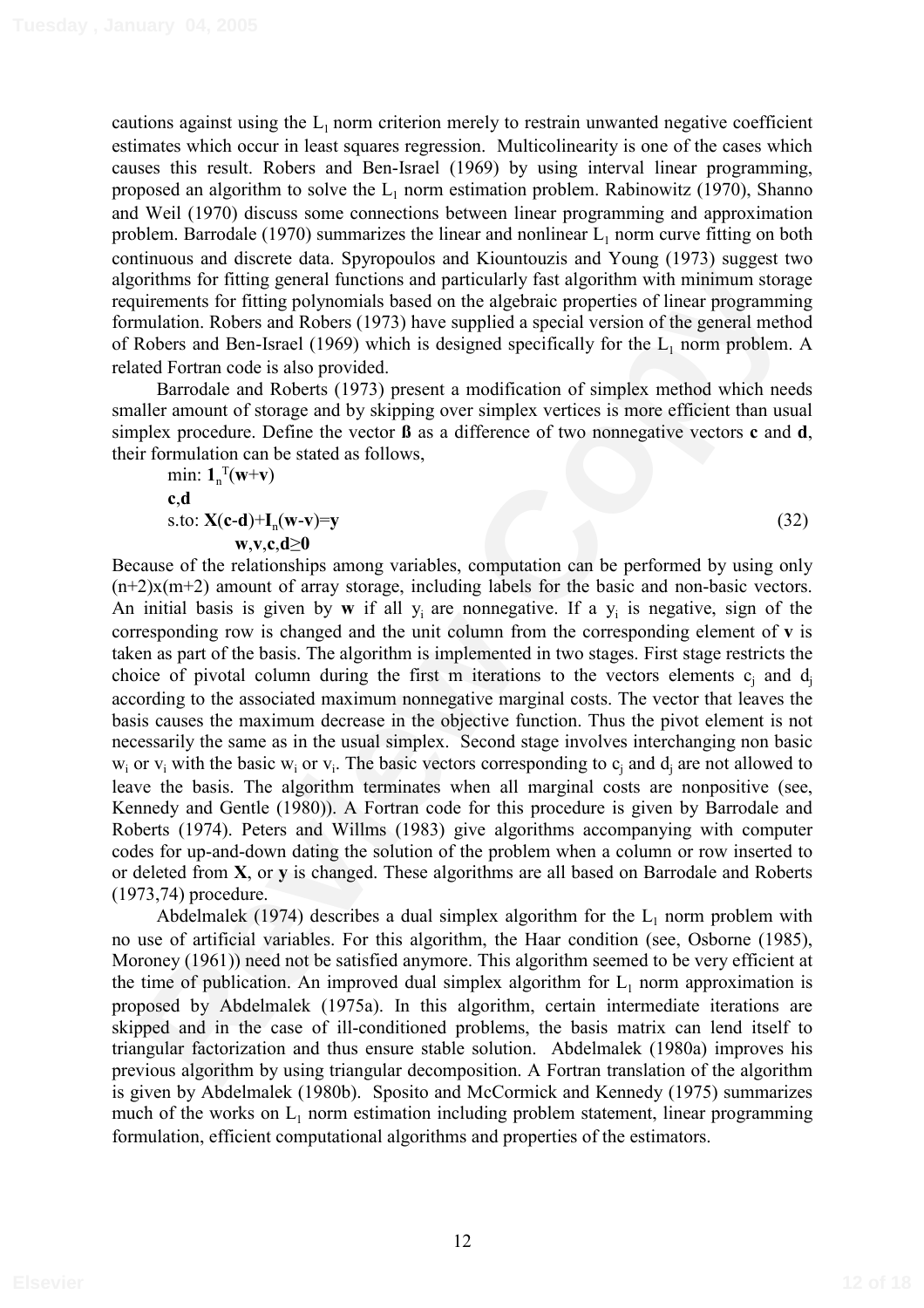Armstrong and Kung (1978) propose an algorithm for simple two parameter  $L_1$  norm regression. The method is a specification of linear programming of Barrodale and Roberts (1973) algorithm. A Fortran code is given too.

delmalek (1975a) are essentially equivalent. With a given initial basis for the two holds, they show that, both algorithms will generate corresponding bases at each iteration only difference is the choice of initial basis Armstrong and Frome and Kung (1979) use LU (Lower-Upper triangular) decomposition of Bartels and Golub (1969) in maintaining the current basis on revised simplex procedure. A Fortran translation is also enclosed. Armstrong and Godfrey (1979) show that the primal method of Barrodale and Roberts (1973) and dual method of Abdelmalek (1975a) are essentially equivalent. With a given initial basis for the two methods, they show that, both algorithms will generate corresponding bases at each iteration. The only difference is the choice of initial basis and heuristic rules for breaking ties. Armstrong and Kung (1982b) presents a dual linear programming formulation for the problem. Various basis entry and initialization procedures are considered. It has been shown that the dual approach is superior to primal one if a good dual feasible solution is readily available (see also, Steiger (1980)). Banks and Taylor (1980) suggest a modification of Barrodale and Roberts (1973) algorithm. The objective function is altered to include magnitudes of the elements of the both errors and solution vectors. For a general discussion on simplex for piecewise linear programming see Fourer (1985a,b) and for a survey of the corresponding problem on the  $L_1$  norm see Fourer (1986). Narula and Wellington (1987) propose an efficient linear programming algorithm to solve the both  $L_1$  and  $L_2$  norms linear multiple regressions. The algorithm exploits the special structure and similarities between the two problems.

Brennan and Seiford (1987) develop a geometrical interpretation of linear programming in  $L_1$  norm regression. They give a geometric insight into the solving process in the space of observations. McConnell (1987) shows how the method of vanishing Jacobians which has been used to optimize quadratic programming problems can also be used to solve the special linear programming problem associated with computing linear discrete  $L_1$  norm approximation. For the possibility of applying other types of linear programming solutions such as Karmarkar solution to  $L_1$  norm problem see Meketon (1986).

## **Other algorithms**

This category consists of algorithms which were not classified in the two last sections.

Rice (1964c) applies the bisection method to  $L_1$  norm regression. In this method at each step the domain of S is broken to two segments and the appropriate segment is selected for the next iteration. Solution is reached when the last segment is less than a predetermined small value.

Abdelmalek (1971) develops an algorithm for fitting functions to discrete data points and solving overdetermined system of linear equations. The procedure is based on determining  $L_1$  norm solution as the limiting case of  $L_p$  norm approximation when p tends to one from right in limit. This technique thus obtains a solution to a linear problem by solving a sequence of nonlinear problems.

Schlossmacher (1973) computed the  $L_1$  norm estimates of regression parameters by an iterative weighted least squares procedure. Instead of minimizing sum of absolute deviations he minimized sum of weighted squared errors with  $1/|u_i|$  as weights. Once least squares is applied to the problem and residuals are computed. The absolute value of the inverse of the residuals are again used as corresponding weights in the next iteration for minimizing the sum of weighted squared errors (see also, Holland and Welsh (1977)). Fair (1974) observed that the estimated values of **ß** did not change after the second or third iterations. In cases where any residual is zero, continuation of procedure is impossible, because the corresponding weight to this residual is infinite. This problem is also discussed by Sposito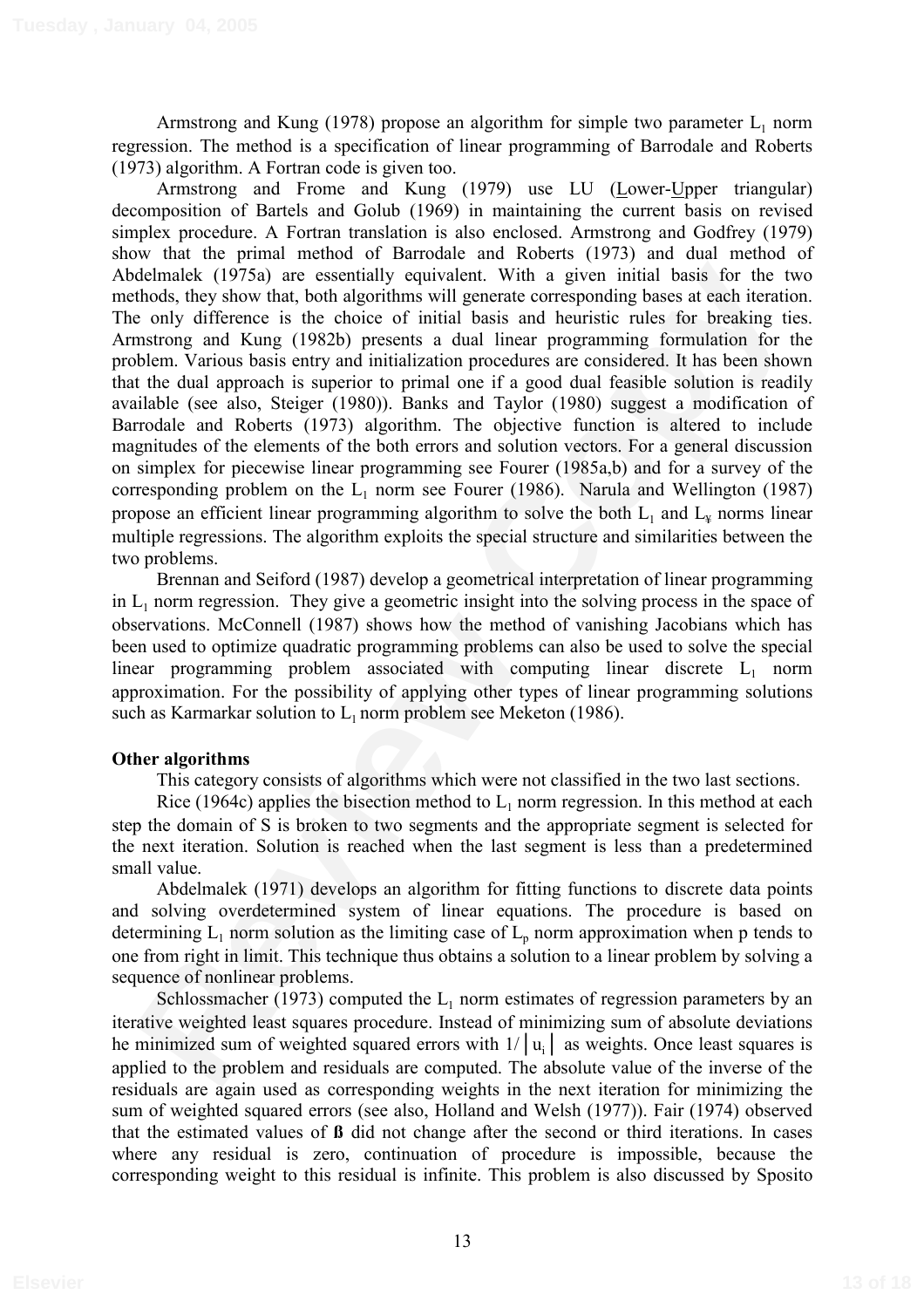and Kennedy and Gentle (1977), Soliman and Christensen and Rouhi (1988). Absolute convergence of this algorithm has not been proved, but non-convergent experiment has not been reported.

Soliman and Christensen and Rouhi (1988) used left pseudoinverse (see, Dhrymes (1978) for description of this inverse) to solve the general linear  $L_1$  norm regression. According to this procedure one should calculate the least squares solution using the left pseudoinverse or least squares approximation as  $\mathbf{B}^{\wedge}=(\mathbf{X}^T\mathbf{X})^{-1}\mathbf{X}^T\mathbf{v}$ . Calculate the residuals as  $\mathbf{u} = |\mathbf{y} - \mathbf{X}\mathbf{B}^{\wedge}|$ ; where **u** is nx1 column vector. Select the m observations with the smallest absolute values of the residuals and partition the matrices as the selected observations locate on the top,

$$
\mathbf{u} = \begin{bmatrix} \hat{\mathbf{u}} \\ \cdots \\ \hat{\mathbf{u}} \end{bmatrix}, \mathbf{X} = \begin{bmatrix} \hat{\mathbf{X}} \\ \cdots \\ \hat{\mathbf{X}} \end{bmatrix}, \mathbf{y} = \begin{bmatrix} \hat{\mathbf{y}} \\ \cdots \\ \hat{\mathbf{y}} \end{bmatrix}.
$$
 (33)

Solve  $\mathbf{y}^{\wedge} = \mathbf{X}^{\wedge} \mathbf{B}^{\wedge}$  for the top partitions as  $\mathbf{B}^{\wedge} = \mathbf{X}^{\wedge} \mathbf{I} \mathbf{y}$ . Although this procedure is operationally simple, its solution is not the same as other exact methods and no proof is presented to show that the solution is in the neighborhood of the exact solution of the  $L_1$  norm minimization problem.

Application of median polish (see, Tukey  $(1977)$ ) and e-median polish to  $L_1$  norm estimation are discussed and developed by Bloomfield and Steiger (1983), Kemperman (1984), Sposito (1987a), Bradu (1987a,b).

**I**  $\frac{1}{2} \times 36^{\circ}$  i: where u is nx1 column vector. Select the m observations with the smallest<br>
violue values of the residuals and partition the matrices as the selected observations locate<br>
the top,<br>  $\mathbf{u} = \begin{bmatrix} \$ Application of Karmarkar's algorithm for linear programming and its relation to  $L_1$ norm is given by Sherali and Skarpness and Kim (1987). For using homotopy method in  $L_1$ norm see Garcia and Gould (1983), Schellhorn (1987). An algorithm for linear  $L_1$  norm approximation for continuous function is given by Watson (1981), (see also, Baboolal and Watson (1981)).

## **BIBLIOGRAPHY**

- $\blacksquare$  N.N. Abdelmalek (1971) Linear approximation for a discrete point set and L<sub>1</sub> solutions of overdetermined linear equations. J. ACM, 18, 41-47.
- N.N. Abdelmalek (1974) On the discrete linear  $L_1$  approximation and  $L_1$  solutions of overdetermined linear equations. J. of Approx. Theory, 11, 38-53.
- N.N. Abdelmalek (1975a) An efficient method for the discrete  $L_1$  approximation problem. Math. Comput., 29, 844-850.
- N.N. Abdelmalek (1980a) L<sub>1</sub> solution of overdetermined systems of linear equations. ACM Trans. Math. Soft., 6, 220-227.
- $\blacksquare$  N.N. Abdelmalek (1980b) A Fortran subroutine for the  $L_1$  solution of overdetermined systems of linear equations. ACM Trans. Math. Soft., 6, 228-30.
- D.H. Anderson, M.R. Osborne (1976) Discrete linear approximation problems in polyhedral norms. Numer. Math. 26, 179-189.
- R.D. Armstrong, E.L. Frome, D.S. Kung (1979) A revised simplex algorithm for the absolute deviation curve fitting problem. Commun. Stat. B8, 175-190.
- R.D. Armstrong, J. Godfrey (1979) Two linear programming algorithms for the discrete  $L_1$  problem. Math. Comput., 33, 289-300.
- R.D. Armstrong, D.S. Kung (1978) AS132: Least absolute value estimates for a simple linear regression problem. Appl. Stat., 27, 363-366.
- R.D. Armstrong, D.S. Kung (1982b) A dual algorithm to solve linear least absolute value problems. J. Oper. Res. Soc., 33, 931-936.
- T.S. Arthanari, Y. Dodge (1981) Mathematical programming in statistics. John Wiley, Interscience division, New York.
- S. Baboolal, G.A. Watson (1981) Computational experience with an algorithm for discrete  $L_1$  approximation. Computing, 27, 245-252.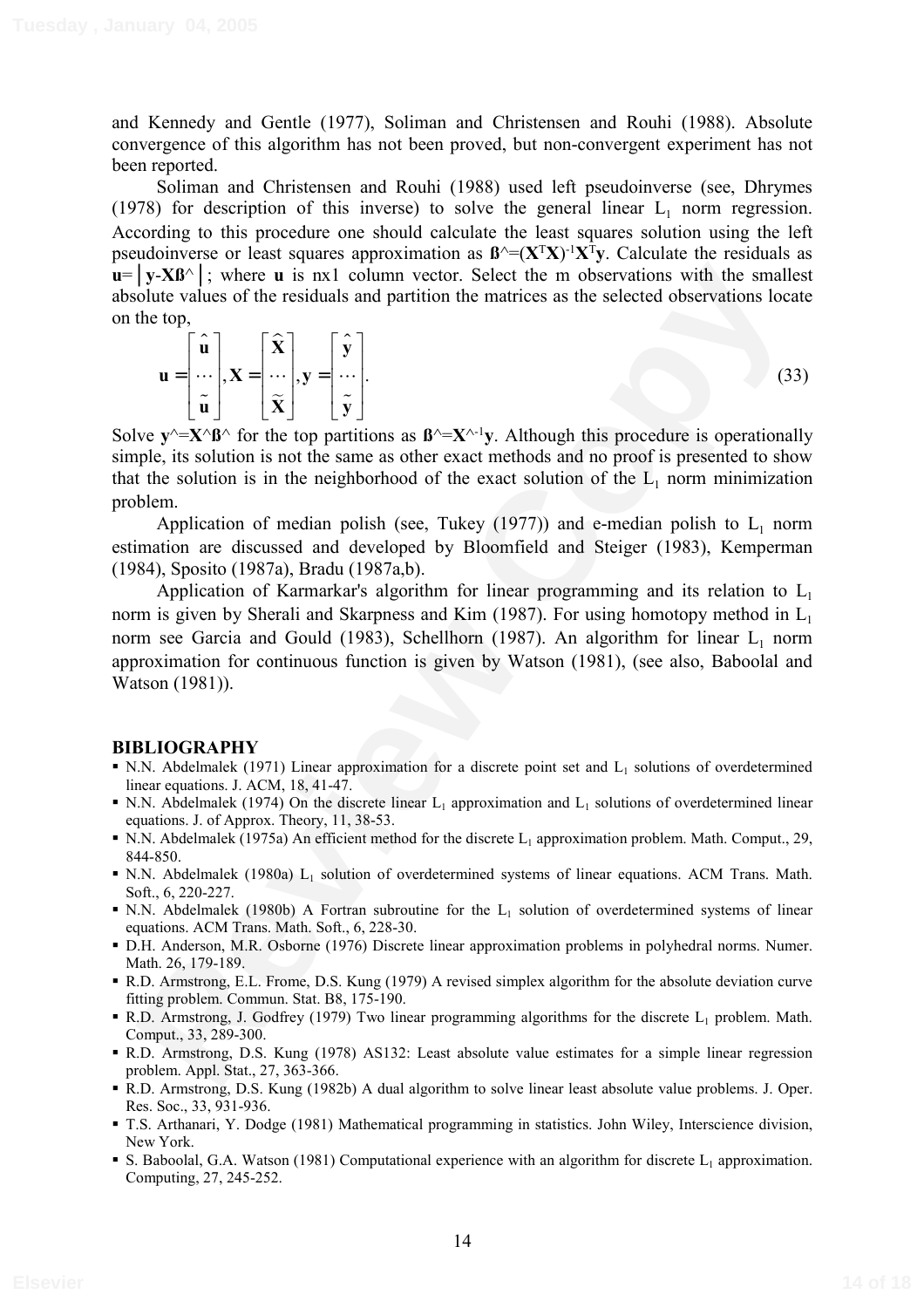- S.C. Banks, H.L. Taylor (1980) A modification to the discrete  $L_1$  linear approximation algorithm of Barrodale and Roberts. SIAM J. on Scientific and Stat. Comput. 1, 187-190.
- Barrodale (1970) On computing best  $L_1$  approximations. In A. Talbot, Approximation theory Academic Press, New York, 205-215.
- Barrodale, F.D.K. Roberts (1973) An improved algorithm for discrete  $L_1$  linear approximation. SIAM J. Numer. Anal., 10, 839-848.
- Barrodale, F.D.K. Roberts (1974) Algorithm 478: Solution of an overdetermined system of equations in the  $L_1$ norm. Commun. ACM, 17, 319-320.
- Barrodale, A. Young (1966) Algorithms for best  $L_1$  and  $L_{\infty}$  linear approximations on a discrete set. Numer. Math., 8, 295-306.
- R.H. Bartels, A.R. Conn (1977) LAV regression: A special case of piecewise linear minimization. Commun. Stat., B6, 329-340.
- R.H. Bartels, A.R. Conn, J. Sinclair (1976) The L<sub>1</sub> solution to an overdetermined linear system. Proc. 9th Ann. Symp. Interface Statist. In C.D.C. Hoaglin (ed.) Boston, Prindle, Weber and Schmidt Inc., 120-7.
- R.H. Bartels, A.R. Conn, J. Sinclair (1978) Minimization technique for piecewise differentiable functions: The L1 solution to an overdetermined linear system. SIAM J. Numer. Anal. 15, 224-241.
- R.H. Bartels, G.H. Golub (1969) The simplex method of linear programming using LU decomposition. Commun. ACM, 12, 266-268.
- J. Bejar (1956) Regression en mediana y la programación lineal, Trabajos de Estadistica 7, 141-58.
- J. Bejar (1957) Calculo practico de la regression en mediana Trabajos de Estadistica, 8, 157-173.
- B. Bidabad (1987a) Least absolute error estimation. Submitted to the First International Conference on Statistical Data Analysis Based on the L<sub>1</sub> norm and Related Methods, Neuchatel, Switzerland.
- B. Bidabad (1987b) Least absolute error estimation, part II. Submitted to the First International Conference on Statistical Data Analysis Based on the  $L_1$  norm and Related Methods, Neuchatel, Switzerland.
- B. Bidabad (1988a) A proposed algorithm for least absolute error estimation. Proceedings of the Third Seminar of Mathematical Analysis. Shiraz University, 24-34, Shiraz, Iran.
- B. Bidabad (1988b) A proposed algorithm for least absolute error estimation, part II. Proceedings of the Third Seminar of Mathematical Analysis, Shiraz University, 35-50, Shiraz, Iran.
- B. Bidabad (1989a) Discrete and continuous  $L_1$  norm regressions, proposition of discrete approximation algorithms and continuous smoothing of concentration
- surface, Ph.D. thesis, Islamic Azad University, Tehran, Iran.
- B. Bidabad (1989b) Discrete and continuous  $L_1$  norm regressions, proposition of discrete approximation algorithms and continuous smoothing of concentration
- surface, Ph.D. thesis, Islamic Azad University, Tehran, Iran. Farsi translation.
- P. Bloomfield, W. Steiger (1980) Least absolute deviations curve fitting. SIAM J. Sci. Statist. Comput. 1, 290-301.
- P. Bloomfield, W. Steiger (1983) Least absolute deviations: theory, applications and algorithms. Birkhauser, Boston.
- ationals, A. Young (1996) The Meridian contest is and the interactional and the main and the set of the main and the set of the set of the set of the main and the set of the set of the set of the set of the set of the set R.J. Boscovich (1757) De litteraria expeditione per pontificiam ditionem, et synopsis amplioris operis..., 'Bononiensi' scientiarum et artum instituto atque academia commetarii, vol.4, 353-396. Reprinted with a Serbo-Croatian translation by N. Cubranic, Institute of higher geodesy, University of Zagreb 1961.
- R.J. Boscovich (1760) De recentissimis graduum dimensionibus et figura, ac magnitudine terrae inde derivanda. Philosophiae recentioris, a benedicto stay in Romano archigynasis publico eloquentare professore, vesibus traditae, libri X, cum adnotianibus et supplementas P. Rugerii Joseph Boscovich, S.J., 2, 406-426.
- A.L. Bowley (1902) Methods of representing the statistics of wages and other groups not fulfilling the normal law of error, II: applications to wage statistics and other groups. J. of the Roy. Stat. Soc., 65, 331-54.
- A.L. Bowley (1928) F.Y. Edgeworth's contributions to mathematical statistics. London, Roy. Stat. Soc..
- D. Bradu (1987a) L<sub>1</sub> fit, median polish and conjugate gradients. CSIR Tech. Rep. TWISK 509, National Res. Inst. For Math Sci. CSIR, Pretoria.
- D. Bradu (1987b) An  $\varepsilon$ -median polish algorithm. CSDA, 5, 327-336.
- $\blacksquare$  J.J. Brennan, L.M. Seiford (1987) Linear programming and L<sub>1</sub> approximation using the method of vanishing Jacobians. CSDA, 5, 263-276.
- B.M. Brown (1980) Median estimates in a simple linear regression. Australian J. of Stat., 22, 154-165.
- C. Bruen (1938) Methods for the combination of observations modal points or most lesser-deviations, mean loci or least squares, and mid point of least range or least greatest-deviation. Metron 13, 61-140.
- J. Chamber (1971) Algorithm 410: partial sorting. Comm. ACM, 14, 357-358.
- J.M. Chambers (1977) Computational methods for data analysis Wiley, New York.
- o Charnes, W.W. Cooper, R.O. Ferguson (1955) Optimal estimation of executive compensation by linear programming. Manag. Sci. 1, 138-151.
- E.W. Cheney (1966) Introduction to approximation theory, McGraw-Hill, New York.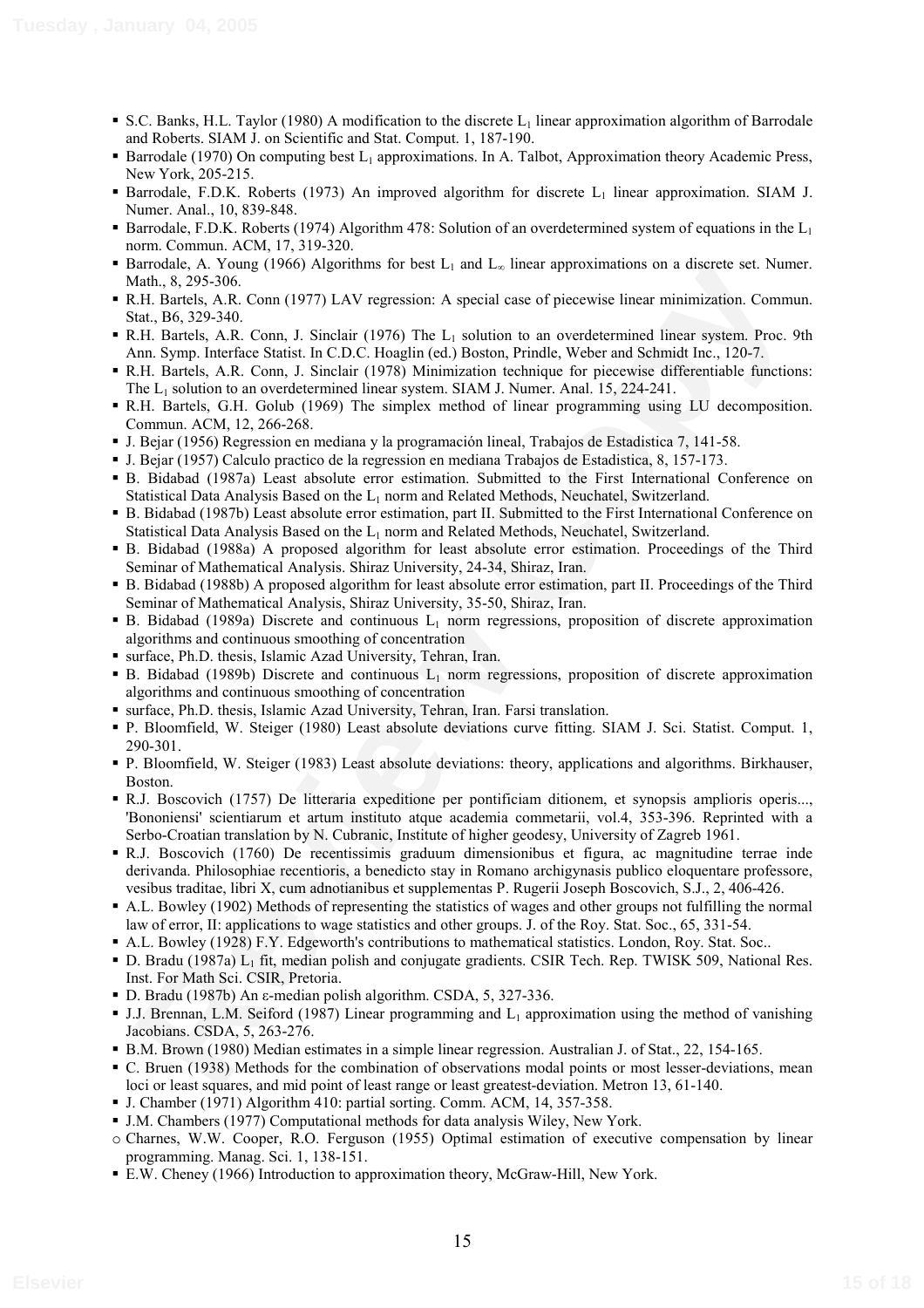- F.H. Clarke (1983) Optimization and nonsmooth analysis. Wiley, New York
- A.R. Conn (1976) linear programming via a nondifferentiable penalty function. SIAM J. Numer. Anal., 13, 145-154.
- D.C. Crocker (1969) Linear programming technique in regression analysis, the hidden danger. A.I.E.E. Trans., 1, 112-126.
- M. Davies (1976) Linear approximation using the criterion of least total deviations. J. Roy. Stat. Soc. B29, 101-109.
- T.E. Dielman (1984) Least absolute value estimation in regression models: An annotated bibliography. Comm. Stat. 13, 513-41.
- T. Dielman, R. Pfaffenberger (1982) LAV (Least Absolute Value) estimation in linear regression: A review, TIMS studies in the Manag. Sci.,19, 31-52.
- T. Dielman, R. Pfaffenberger (1984) Computational algorithms for calculating least absolute value and Chebyshev estimates for multiple regression. Amer. J. Math. Manag. Sci., 4, 169-197.
- P.J. Dhrymes (1978) Mathematics for econometrics. Springer-Verlag, New York.
- V. Dodge (1987) An introduction to statistical data analysis L<sub>1</sub>-norm based. In Y. Dodge (ed.) Statistical data analysis based on the  $L_1$  norm and related methods. North-Holland. Reprinted in CSDA, 5, 239-254.
- A.F. Dufton (1928) Correlation. Nature, 121, 866.
- F.Y. Edgeworth (1883) The method of least squares. Philosophical Magazine, 16, 360-375.
- F.Y. Edgeworth (1887a) On observations relating to several quantities. Hermathena, 6, 279-285.
- F.Y. Edgeworth (1887b) A new method of reducing observations relating to several quantities. Philosophical Magazine, 24, 222-223.
- F.Y. Edgeworth (1888) On a new method of reducing observation relating to several quantities. Philosophical Magazine, 25, 184-191.
- F.Y. Edgeworth (1902) Method of representing statistics of wage and other groups not fulfilling the normal law of error, I: mathematical considerations. J. Roy. Stat. Soc., 65, 325-331.
- F.Y. Edgeworth (1923) On the use of medians for reducing observations relating to several quantities. Philosophical Magazine, 6th series, 46, 1074-1088.
- o Eisenhart (1961) Boscovich and the combination of observations. Ch. 9 of Whyte (1961, 200-212) reprinted in Kendall and Plackett (1977) studies in the history of statistics and probability, vol.II, Charles Griffin and Co. Ltd., High Wycombe 88-100.
- J.E. Estienne (1926-28) Introduction a une theorie rationnelle des erreurs d'observation. Revue d'artillerie 97(1926), 421-441; 98(1928), 542-562; 100(1927), 471-487.
- R.C. Fair (1974) On the robust estimation of econometric models. Ann. Econ. Soc. Measurement, 3, 667-77.
- R.W. Farebrother (1987b) The historical development of the  $L_1$  and  $L_{\infty}$  estimation procedures. In Y. Dodge (ed.) Statistical data analysis based on the  $L_1$  norm and related methods. North-Holland. 37-64.
- R.W. Farebrother (1987c) A simple recursive procedure for the  $L_1$  norm fitting of a straight line. Work. Pap., Dept. of Econometrics and Social Stat. University of Manchester, Manchester, M13 9PL, UK.
- W.D. Fisher (1961) A note on curve fitting with minimum deviations by linear programming. JASA, 11, 359- 362.
- R. Fourer (1985a) A simplex algorithm for piecewise-linear programming I: derivation and proof. Math. Prog., 33, 204-233.
- comm<sub>3</sub> Min. Y. Software (1982) LAV (Lead Absolute Value) estimation in linear regression. A review, Tokinan, R. Phifrhenge CoPy<sub>3</sub> A. N. Coloma, R. Phifrhenge Tokinan, R. Phifrhenge Tokinan, R. Phifrhenge Tokinan, R. Phif R. Fourer (1985b) A simplex algorithm for piecewise-linear programming II: Finiteness, feasibility and degeneracy. Tech. Rep., 85-03 (revised), Dept. of Ind. Engin. and Manag. Sci.,The Tech. Inst., Northwestern University, Evanston, Illinois.
- R. Fourer (1986) A simplex algorithm for piecewise-linear programming III: Computational analysis and applications. Tech. Rep., 86-03, Dept. of Ind. Engin. and Manag. Sci., The Tech. Inst., Northwestern University, Evanston, Illinois.
- J.B.I. Fourier (1824) Solution d'une question particuliere au calcul des inegalites, second extrait. Histoire de l'academie des sciences pour 1824, 47-55. Reprinted in oeuvres de Fourier, 2. Paris, 1980, Gauthier-Villars, 325-328.
- G. Galilei (1632) Dialogo dei massimi sistemi.
- C.B. Garcia, F.G. Gould (1983) An application of homotopy to solving linear programs. Math. Prog. 27, 263- 282.
- C.F. Gauss (1809) Theoria motus corporum coelestium. In F. Perthes, I.H. Besser, Sectionbus conicis solem ambientium, Hamburg. Reprinted in his werke, vol. 7, F. Pethes, Gotha 1871. English translation by C.H. Davis, Little, Brown and Co., Boston, 1857. Reprinted by Dover Pub. New York, 1963.
- T.E. Harris (1950) Regression using minimum absolute deviations. Am. Statist., 4, 14-15.
- H.L. Harter (1974a) The method of least squares and some alternative, I. Int. Stat. Rev., 42, 147-174.
- H.L. Harter (1974b) The method of least squares and some alternative, II. Int. Stat. Rev., 42, 235-264.
- H.L. Harter (1975a) The method of least squares and some alternative, III. Int. Stat. Rev., 43, 1-44.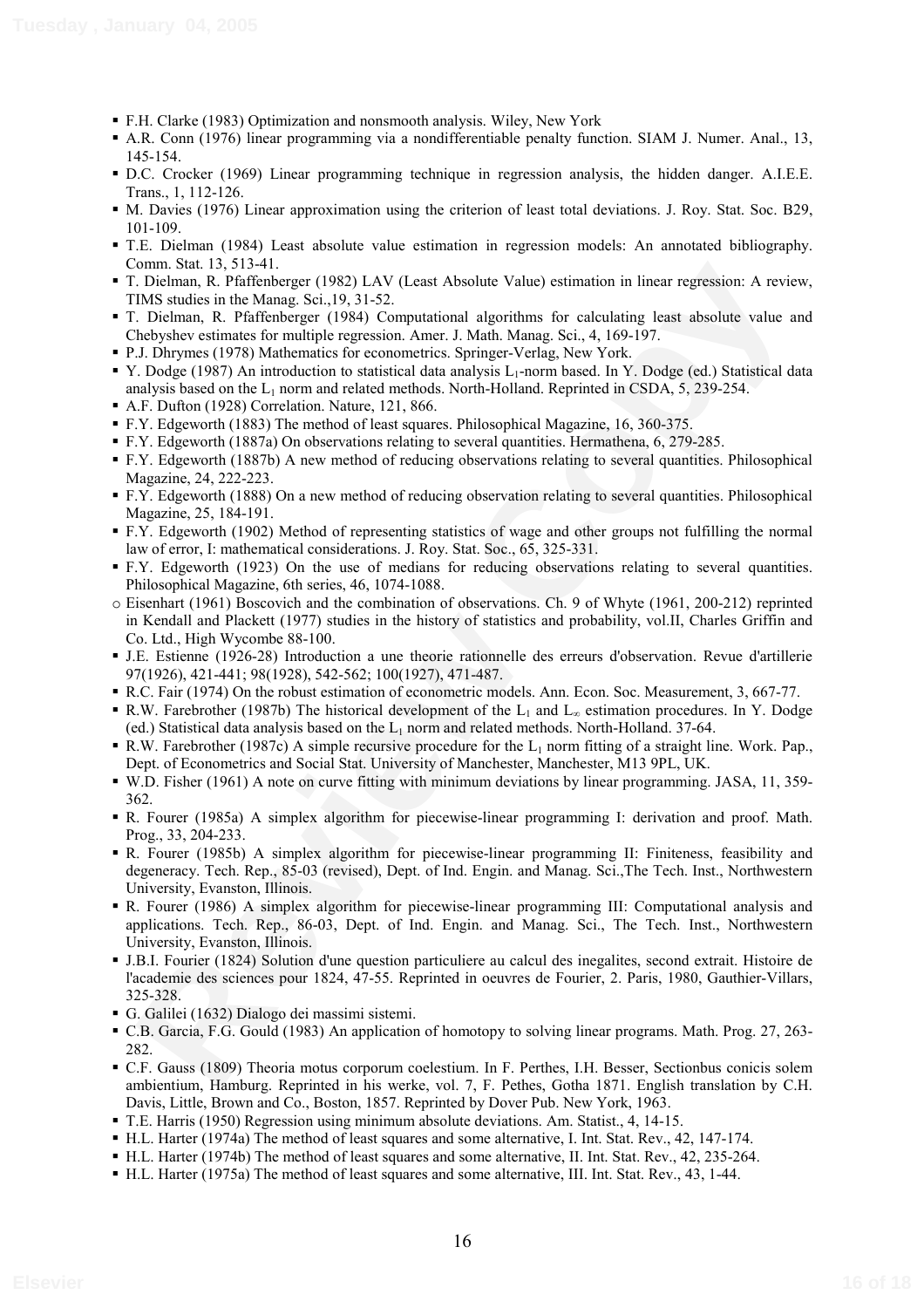- H.L. Harter (1975b) The method of least squares and some alternative, IV Int. Stat. Rev., 43, 125-190, 273- 278.
- H.L. Harter (1975c) The method of least squares and some alternative, V. Int. Stat. Rev., 43, 269-272.
- H.L. Harter (1976) The method of least squares and some alternative, VI. Int. Stat. Rev., 44, 113-159.
- P.W. Holland, R.E. Welsch (1977) Robust regression using iteratively reweighted least-squares. Comm. Stat., A6, 813-827.
- L. Horvath (1987) Asymptotic normality of Lp-norms of density estimators. Tech. Rep. series of Lab Res. Stat. Prob., no.3, Carleton University, Ottawa, Canada.
- $H.$  Imai, K. Kato, P. Yamamoto (1987) A linear-time algorithm for linear  $L_1$  approximation of points. Tech. Rep. CSCE-87-C30. Dept. of Comp. Sci. and Commun. Engin., Kyushu University 36, Fukuoka 812, Japan.
- L.A. Josvanger, V.A. Sposito (1983)  $L_1$ -norm estimates for the simple regression problem. Comm. Stat. B12, 215-21.
- O.J. Karst (1958) Linear curve fitting using least deviations. JASA, 53, 118-132.
- Y. Kawara (1979) Straight line fitting by minimizing the sum of absolute deviations. J. of the Japan Stat. Soc., 9, 47-64.
- I mail, school (1 rammond (1967) compare interest die particle and the mail (1, application) (1) and (1, a mail (1, a mail (1, a mail (1, a mail (1, a mail (1, a mail (1, a mail (1, a mail (1, a mail (1, a mail (1, a mail J.H.B. Kemperman (1984) Least absolute value and median polish. In Y.L. Tong (ed.), Inequalities in statistics and probability (IMS Lecture notes monograph series, vol.5), Inst. of Math. Stat., Hayward, CA, 84- 113.
- W.J. Kennedy, J.E. Gentle (1980) Statistical computing. New York, Marcel Dekker.
- P.S. Laplace (1793) Sur quelques points du system du monde. Memoires de l'Academie Royale des Science de Paris. Annee 1789, 1-87. Reprinted in Oeuvres completes de Laplace II. Paris, Gauthier-Villars, 1985, 477- 558.
- P.S. Laplace (1799) Traite des mecanique celeste, 2. Paris; J.B.M. Depart. Reprinted as oeuvres completes de Laplace, 2. Paris; Gauthier-Villars 1878, 116-165.
- P.S. Laplace (1812) Theorie analytique des probabilites, Mme courcier Paris 1820 Reprinted in his oeuvres, vol.7, Imprimerie Royale, Paris, 1847, and Gauthier-Villars et fils, Paris 1886.
- **P.S. Laplace (1818) Duexieme supplement to Laplace (1812).**
- C.L. Mathieu (1816) Sur les experiences du pendule, faites par les navigateurs espagnol, en differens points du globe. Connaissance des tems, 314-332.
- C.R. McConnell (1987) On computing a best discrete  $L_1$  approximation using the method of vanishing Jacobians. CSDA, 5, 277-288.
- G.F. McCormick, V.A. Sposito (1975) A note on L<sub>1</sub> estimation based on the median positive quotient. Appl. Stat., 24, 347-350.
- M.S. Meketon (1986) Least absolute value regression. Work. Pap., AT&T Bell Laboratories, Holmdel, N.J.
- R.M. Moroney (1961) The Haar problem in L1. Proc. Amer. Math. Soc., 12, 793-795.
- S.C. Narula, J.F. Wellington (1985) Interior analysis for the minimum sum of absolute errors regression. Technometrics, 27, 181-188.
- S.C. Narula, J.F. Wellington (1987) An efficient algorithm for the MSAE and MMAE regression problems. Work. Pap., Virginia CommonWealth University, Richmond, VA 23284.
- M.R. Osborne (1987) The reduced gradient algorithm. In Y. Dodge (ed.) Statistical data analysis based on the L1 norm and related methods. North-Holland. 95-108.
- M.R. Osborne, S.A. Pruess, R.S. Womersley (1986) Concise representation of generalized gradients. J. of Austra. Math. Soc., Ser. B, 28, 57-74.
- M.R. Osborne, G.A. Watson (1985) An analysis of the total approximation problem in separable norms, and an algorithm for the total  $L_1$  problem. SIAM J. Sci. Stat. Comp., 6, 410-424.
- M.J. Panik (1976) Classical optimization: foundation and extensions. North-Holland, Amsterdam.
- U. Peters, C. Willms (1983) Up- and down-dating procedures for linear  $L_1$  regression. OR Spektrum 5, 229-239.
- P. Pilibossian (1987) A direct solving algorithm for a linear regression according to  $L_1$ -norm criteria. Work. Pap., L.S.T.A. Universite, Paris VI
- P. Rabinowitz (1968) Application of linear programming to numerical analysis. SIAM Rev., 10, 121-159.
- P. Rabinowitz (1970) Mathematical programming and approximation. In A. Talbot (ed.) Approximation Theory. Academic Press, 217-231.
- M.R. Rao, V. Srinivasan (1972) A note on Sharpe's algorithm for minimum sum of absolute deviations in a simple regression problem. Manag. Sci., 19, 222-225.
- E.C. Rhodes (1930) Reducing observations by the method of minimum deviations. Philo. Mag., 7th series, 9, 974-92.
- J.R. Rice (1964c) The approximation of functions, vol. I, linear theory. Reading Mass:, Addison-Wesley.
- **P.D.** Robers, A. Ben-Israel (1969) An interval programming algorithm for discrete linear  $L_1$  approximation problem. J. Approx. Theory, 2, 323-336.